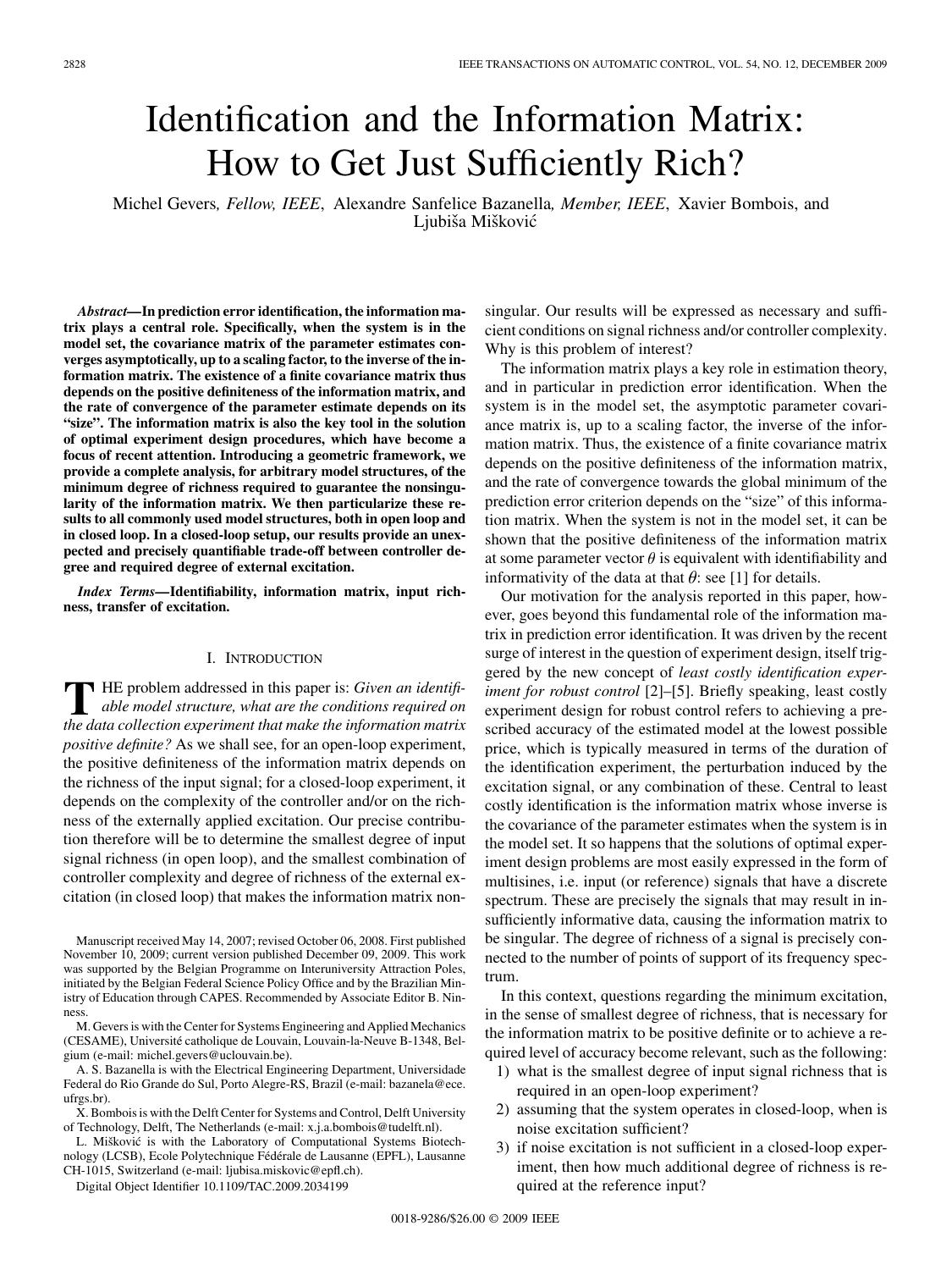4) assuming that excitation can be applied at different entry points of a multi-input system operating in closed loop, is it necessary to excite each input?

Sufficient conditions for a successful identification using noise excitation only (question 2) have been given, under different sets of assumptions, in [3], [6], [7]. The key condition is in terms of the complexity of the feedback controller; this complexity condition relates the controllability (or observability) indices of the controller to the controllability (or observability) indices of the plant. Question 4 has been addressed in [8] where it is shown that, when identification cannot be performed using noise excitation only, this does not imply that all reference inputs must be excited. The effect on the covariance of the estimated parameters of applying excitation at one or more entry points has been examined in [5] for open loop identification and in [9] for closed-loop identification.

In attempting to address questions 1 and 3 above, we discovered to our surprise that, whereas the scientific literature abounds with sufficient conditions on input signal richness, there appear to be no result on the smallest possible degree of richness that delivers a positive definite information matrix in a given identification setup. In other words, necessary and sufficient conditions on input richness that will guarantee a full rank information matrix are strangely lacking.

The purpose of this contribution, therefore, is to address the following two questions:

- assuming open-loop identification with a given model structure, what is the smallest degree of input signal richness that is necessary to achieve a positive definite information matrix?
- assuming closed-loop identification with a given model structure and assuming that the controller is not sufficiently complex to yield a positive definite information matrix using noise excitation only, what is then the smallest degree of reference signal excitation that is necessary to achieve a positive definite information matrix?

In addressing these questions, we shall proceed through the following steps.

- 1) We observe that the information matrix is the covariance of a regression vector which is the sum of a known excitation signal ( $u$  in open loop,  $r$  in closed loop) filtered by a vector filter of rational functions, and of white noise filtered by another vector filter of rational functions.
- 2) We introduce a geometric framework that allows us to handle in the same way the kernel of the space spanned by stationary stochastic regression vectors and the kernel of the space spanned by vectors of rational transfer functions. This framework is a convenient tool to establish results on the transfer of excitation from input signals to regression vectors through linear time-invariant vector filters.
- 3) Our first main result is then to establish necessary and sufficient conditions on the richness of a scalar input signal to a vector filter of rational transfer functions so that the resulting pseudoregression vector is persistently exciting.
- 4) This main result is then applied to the classical model structures (ARX, ARMAX, BJ, OE) to establish necessary and sufficient conditions on the input signal richness or on the combination of controller complexity and reference

We note that whereas most of the theory treats the "classical" model structures, which we also specialize to in Section VI, our geometric framework allows us to deal with arbitrary model structures. Our analysis and results will be established for single input single output systems, but the framework we develop lends itself naturally to extensions to multiple input multiple output systems.

The effect of the design parameters of system identification, such as input signal, reference signal or feedback controller, on the information matrix has been much analyzed in recent years in the context of experiment design for system identification [3], [10]–[12]. The geometric approach developed in this paper, which is based on kernel spaces of vector-valued stationary stochastic processes analyzed in the time-domain, is closely related to that developed in [13], [14] for the computation of the variance of a range of quantities that depend on the parameter estimates, which is based on inner products of vector-valued random processes analyzed in the frequency domain.

The paper is organized as follows. In Section II we set up the notations and the key tools of the prediction error identification framework. In Section III, we recall the concepts of identifiability, informative experiments, and the information matrix. The body of our results is in Section IV where we derive necessary and sufficient conditions for the positive definiteness of the information matrix for arbitrary model structures, in open and closed loop. In Section V we present necessary and sufficient conditions on the input signal that make a regressor persistently exciting. In Section VI we particularize the results of Sections IV and V to the most commonly utilized model structures, in open loop and in closed loop; in closed-loop identification, this leads to a remarkable and somewhat unexpected trade-off between controller complexity and required degree of richness of the external excitation. Our theoretical results are illustrated and confirmed by simulations in Section VII. In line with common practice, we conclude with conclusions.

#### II. THE PREDICTION ERROR IDENTIFICATION SETUP

Consider the identification of a linear time-invariant discretetime single-input single-output system  $S$ 

$$
y(t) = G_0(q)u(t) + H_0(q)e(t).
$$
 (1)

In (1) q is the forward-shift operator,  $G_0(q)$  and  $H_0(q)$  are the process transfer functions,  $u(t)$  is the control input, and  $e(t)$ is a zero mean white noise sequence with variance  $\sigma_e^2$ . Both transfer functions,  $G_0(q)$  and  $H_0(q)$ , are rational and proper; furthermore,  $H_0(\infty) = 1$ , that is the impulse response  $h(t)$  of the filter  $H_0(q)$  satisfies  $h(0) = 1$ . To be precise, we shall define  $S \triangleq [G_0(q) H_0(q)].$ 

This true system may be under feedback control with a proper rational stabilizing controller  $K(q)$ 

$$
u(t) = K(q) [r(t) - y(t)].
$$
 (2)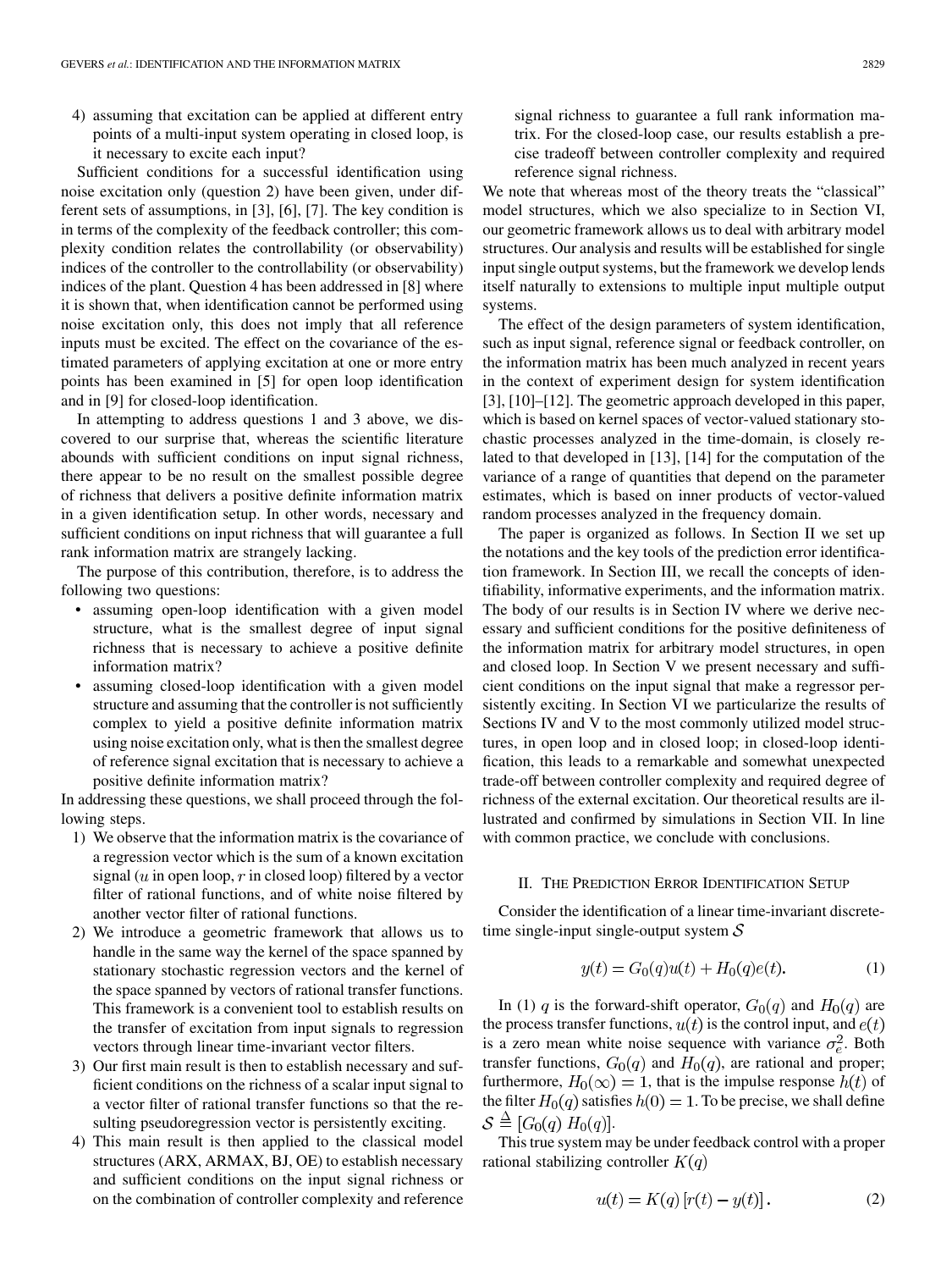The system (1) is identified using a model structure parametrized by a vector  $\theta \in \mathbb{R}^d$ :

$$
y(t) = G(q, \theta)u(t) + H(q, \theta)\varepsilon(t). \tag{3}
$$

For a given  $\theta \in \mathbb{R}^d$ ,  $M(\theta) \stackrel{\Delta}{=} [G(q, \theta)H(q, \theta)]$  is called a *model*, while the *model structure*  $M$  is defined as a differentiable mapping from a connected open subset  $D_{\theta} \in \mathbb{R}^d$  to a *model set*  $\mathcal{M}^*$ 

$$
\mathcal{M} : \theta \in D_{\theta} \longrightarrow M(\theta) = [G(q, \theta) \ H(q, \theta)] \in \mathcal{M}^*.
$$
 (4)

It is assumed that the loop transfer function  $G_0(q)K(q)$  has a non-zero delay, as well as  $G(q, \theta)K(q)$   $\forall \theta \in D_{\theta}$ . The true system is said to belong to this model set,  $S \in \mathcal{M}^*$ , if there is a  $\theta_0 \in D_\theta$  such that  $M(\theta_0) = S$ . In a prediction error identification framework, a model  $M(\theta)$  uniquely defines the one-step-ahead predictor of  $y(t)$  given all input/output data up to time  $t$ 

$$
\hat{y}(t|t-1,\theta) = W_u(q,\theta)u(t) + W_y(q,\theta)y(t) \tag{5}
$$

where  $W_u(q, \theta)$  and  $W_y(q, \theta)$  are stable filters obtained from the model  $M(\theta)$  as follows:

$$
W_u(q, \theta) = H^{-1}(q, \theta)G(q, \theta), \quad W_y(q, \theta) = [1 - H^{-1}(q, \theta)].
$$
\n(6)

Since there is a 1-1 correspondence between  $[G(q, \theta), H(q, \theta)]$ and  $[W_u(q, \theta), W_u(q, \theta)]$ , the model  $M(\theta)$  will in the future refer indistinctly to either one of these equivalent descriptions. For later use, we introduce the following vector notations:

$$
W(q,\theta) \stackrel{\Delta}{=} [W_u(q,\theta) \ W_y(q,\theta)], \quad z(t) \stackrel{\Delta}{=} \begin{bmatrix} u(t) \\ y(t) \end{bmatrix}.
$$
 (7)

We shall also consider throughout this paper that the vector process  $z(t)$  is quasistationary (see Definition 2.1 in [15]), so that the spectral density matrix  $\Phi_z(\omega)$  is well defined. Accordingly, we shall also use the notation

$$
\bar{E}\left[f(t)\right] \stackrel{\Delta}{=} \lim_{N \to \infty} \frac{1}{N} \sum_{t=1}^{\infty} E\left[f(t)\right]
$$

where  $E[\cdot]$  denotes expectation. The one-step-ahead prediction error is defined as

$$
\varepsilon(t,\theta) \stackrel{\triangle}{=} y(t) - \hat{y}(t|t-1,\theta)
$$
  
=  $y(t) - W(q,\theta)z(t)$   
=  $H^{-1}(q,\theta) [y(t) - G(q,\theta)u(t)].$  (8)

Using a set of  $N$  input-output data and a least squares prediction error criterion yields the estimate  $\theta_N$  [15]

$$
\hat{\theta}_N = \arg\min_{\theta \in D_\theta} \frac{1}{N} \sum_{t=1}^N \varepsilon^2(t, \theta). \tag{9}
$$

Under mild technical conditions on the data set [15],  $\hat{\theta}_N \stackrel{N \to \infty}{\longrightarrow}$  $\theta^* \triangleq \arg \min_{\theta \in D_a} \bar{V}(\theta)$ , with

$$
\bar{V}(\theta) \stackrel{\Delta}{=} \bar{E} \left[ \varepsilon^2(t, \theta) \right]. \tag{10}
$$

If  $S \in \mathcal{M}^*$  and if  $\hat{\theta}_N \stackrel{N \to \infty}{\longrightarrow} \theta_0$ , then the parameter error converges to a Gaussian random variable

$$
\sqrt{N}(\hat{\theta}_N - \theta_0) \xrightarrow{N \to \infty} N(0, P_{\theta})
$$
\n(11)

where

$$
P_{\theta} = \left[I(\theta)\right]^{-1} \mid_{\theta = \theta_0} \tag{12}
$$

$$
I(\theta) = \frac{1}{\sigma_e^2} \bar{E} \left[ \psi(t, \theta) \psi(t, \theta)^T \right]
$$
 (13)

$$
\psi(t,\theta) = \frac{\partial \hat{y}(t|t-1,\theta)}{\partial \theta} = \nabla_{\theta} W(q,\theta) z(t)
$$
 (14)

and where  $\nabla_{\theta}W(e^{j\omega}\theta) \triangleq \partial W(e^{j\omega}\theta)/\partial\theta$ . We shall refer to the matrix  $I(\theta)$  as the *information matrix at*  $\theta$ , although in the literature this term usually refers only to its value at  $\theta = \theta_0$ . The matrix  $I(\theta)$  is positive semi-definite by construction and will play the central role in this paper. In fact the paper is dedicated to determining necessary and sufficient conditions on the data set to make  $I(\theta)$  positive definite.

## III. IDENTIFIABILITY, INFORMATIVE DATA, AND THE INFORMATION MATRIX

Several formal concepts of identifiability have been proposed in the scientific literature, and these definitions have evolved over the years. Here we adopt the uniqueness-oriented definition proposed in [15], which refers to the injectivity of the mapping from parameter space to the space of transfer function models.

*Definition 3.1: (Identifiability):* A parametric model structure  $M(\theta)$  is locally identifiable at a value  $\theta_1$  if  $\exists \delta > 0$  such that, for all  $\theta$  in  $\|\theta - \theta_1\| \leq \delta$ 

$$
W(e^{j\omega}, \theta) = W(e^{j\omega}, \theta_1) \text{ at almost all } \omega \Rightarrow \theta = \theta_1.
$$

The model structure is globally identifiable at  $\theta_1$  if the same holds for  $\delta \to \infty$ . Finally, a model structure is globally identifiable if it is globally identifiable at almost all  $\theta_1$ .

Most commonly used model structures (except ARX) are not globally identifiable, but they are globally identifiable at all values  $\theta$  that do not cause pole-zero cancellations: see Chapter 4 in [15]. We introduce the *identifiability Gramian*  $\Gamma(\theta) \in \mathbb{R}^{d \times d}$ 

$$
\Gamma(\theta) \stackrel{\Delta}{=} \int_{-\pi}^{\pi} \nabla_{\theta} W(e^{j\omega}, \theta) \nabla_{\theta} W^{H}(e^{j\omega}, \theta) d\omega \qquad (15)
$$

where for any  $M(e^{j\omega})$ , the notation  $M^H(e^{j\omega})$  denotes  $M^T(e^{-j\omega})$ . The relevance of this matrix (and the name "identifiability Gramian") stems from the fact that the positive definiteness of  $\Gamma(\theta_1)$  is a sufficient condition for local identifiability at  $\theta_1$ ; see problem 4G.4 in [15].

*Proposition 3.1:* A parametric model structure  $M(\theta)$  is locally identifiable at  $\theta_1$  if  $\Gamma(\theta_1)$  is nonsingular. П

*Proof:* For  $\theta$  close to  $\theta_1$  we can write

$$
W(e^{j\omega}, \theta) = W(e^{j\omega}, \theta_1) + (\theta - \theta_1)^T \nabla_{\theta} W(e^{j\omega}, \theta) + \sigma (\theta - \theta_1)^2)
$$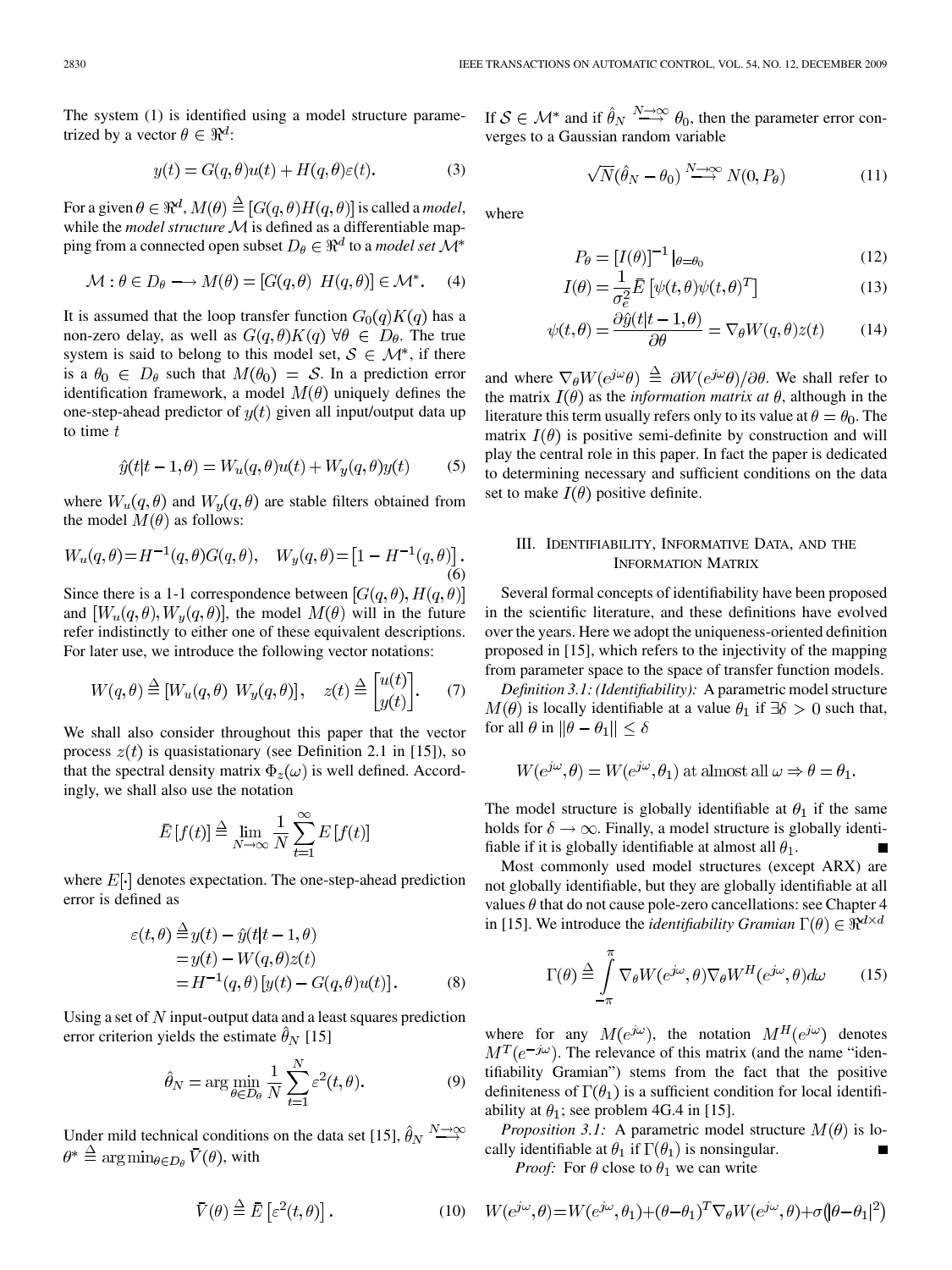where  $\lim_{\theta \to \theta_1} (\sigma(|\theta - \theta_1|^2)/|\theta - \theta_1|) = 0$ . Therefore

$$
\int_{-\pi}^{\pi} \left| W(e^{j\omega}, \theta) - W(e^{j\omega}, \theta_1) \right|^2 d\omega
$$

$$
= (\theta - \theta_1)^T \Gamma(\theta_1) (\theta - \theta_1) + \rho \left( |\theta - \theta_1|^2 \right) \tag{16}
$$

where  $\lim_{\theta \to \theta_1} (\rho(|\theta - \theta_1|^2)/|\theta - \theta_1|^2) = 0$ . The result then follows from the definition of local identifiability.

Identifiability (local, or global) is a property of the parametrization of the model  $M(\theta)$ . It tells us that if the model structure is globally identifiable at some  $\theta_1$ , then there is no other parameter value  $\theta \neq \theta_1$  that yields the exact same predictor as  $M(\theta_1)$ . However, it does not guarantee that two different models in the model set  $\mathcal{M}^*$  cannot produce the same prediction errors when driven by the same data, thus yielding the same value for the prediction error criterion. This requires, additionally, that the data set is informative enough to distinguish between different predictors, which leads us to the definition of informative data with respect to a model structure.

*Definition 3.2: (Informative Data) [15]:* A quasistationary data set  $z(t)$  is called informative with respect to a parametric model set  $\{M(\theta), \theta \in \mathcal{D}_{\theta}\}\$ if, for any two models  $W(z, \theta_1)$  and  $W(z, \theta_2)$  in that set

$$
\bar{E}\left\{[W(z,\theta_1) - W(z,\theta_2)]z(t)\right\}^2 = 0
$$
  
\n
$$
\implies W(e^{j\omega}, \theta_1) = W(e^{j\omega}, \theta_2) \text{ at almost all } \omega. \quad (17)
$$

We observe that the definition of informative data with respect to a parametric model structure is a global one: (17) must hold at all pairs of parameter vectors  $(\theta_1, \theta_2) \in \mathcal{D}_{\theta}$ . If in addition, the model structure is globally identifiable at  $\theta_1$ , say, then the condition on the left hand side of (17) implies that  $\theta_2 = \theta_1$ , i.e. there can be no  $\theta_2 \neq \theta_1$  for which  $\bar{E} \{ [W(z, \theta_1) - W(z, \theta_2)] z(t) \}^2$  = 0.

The definition of informative data is with respect to a given model set, not with respect to the true system, which may or may not belong to the model set. In an identification experiment, one typically first selects a globally identifiable model structure; this is a user's choice. Experimental conditions must then be selected that make the data informative with respect to that structure; this is again a user's choice. However, the data are generated by the true system, in open or in closed loop. Thus, the conditions that make a data set  $z(t)$  informative with respect to some model structure depend on the true system and on the possible feedback configuration.

We now turn to the information matrix defined in (13) and (14). Combining these expressions and using Parseval's relationship yields

$$
I(\theta) = \frac{1}{2\pi} \int_{-\pi}^{\pi} \nabla_{\theta} W(e^{j\omega}, \theta) \Phi_{z}(\omega) \nabla_{\theta} W^{H}(e^{j\omega}, \theta) d\omega \quad (18)
$$

where  $\Phi_z(\omega)$  is the power spectrum of the data  $z(t)$  generated by an identification experiment. The expression (18) shows how the information matrix combines information about the identifiability of the model structure and about the richness<sup>1</sup> of the data (through  $\Phi_z(\omega)$ ). We note that  $I(\theta) > 0$  only if  $\Gamma(\theta) > 0$ , but we shall show that the rank of  $I(\theta)$  can be lower than the rank of  $\Gamma(\theta)$  if the data  $z(t)$  with spectrum  $\Phi_z(\omega)$  are not "rich" enough". The main contribution of this paper will be to establish, for a given parametric model structure, the weakest possible richness conditions on the input signal  $u(t)$  (in open-loop identification) or  $r(t)$  (in closed-loop identification) that make the information matrix full rank at all  $\theta$  where the identifiability Gramian  $\Gamma(\theta)$  has full rank.

#### IV. ANALYSIS OF THE INFORMATION MATRIX

The information matrix  $I(\theta)$  can be positive definite only at values of  $\theta$  that are (at least) locally identifiable, i.e. where  $\Gamma(\theta) > 0$ . At those values, the positive definiteness of  $I(\theta)$  depends additionally on the data set through  $\Phi_z(\omega)$ . The focus of the paper, from now on, will be to seek conditions on the data set under which the information matrix  $I(\theta) > 0$  at all values of  $\theta$  at which  $\Gamma(\theta) > 0$ . We will proceed with a geometric approach to this problem, which allows the derivation of generic results valid for any model structure.

To simplify all expressions, we assume that  $\sigma_e = 1$ . The information matrix is then defined as  $I(\theta) = \overline{E}[\psi(t,\theta)\psi^T(t,\theta)]$ where  $\psi(t,\theta) = \nabla_{\theta} W(q,\theta) z(t)$  is the gradient of the predictor, which we call the *pseudoregression vector*. We first examine the expressions of this gradient, in open loop and in closed loop. To improve readability, we delete the explicit dependence on the variables q and  $\theta$  whenever it creates no confusion.

## *A. Expressions of the Pseudoregression Vector*

In open-loop identification, the data are generated as

$$
\begin{bmatrix} u(t) \\ y(t) \end{bmatrix} = \begin{bmatrix} 1 & 0 \\ G_0 & H_0 \end{bmatrix} \begin{bmatrix} u(t) \\ e(t) \end{bmatrix}.
$$

Substituting in (5) yields

$$
\hat{y}(t|t-1,\theta) = [W_u + W_y G_0]u(t) + W_y H_0 e(t).
$$
 (19)

The pseudoregressor is then expressed in terms of the external signals as

$$
\psi(t,\theta) = [\nabla_{\theta}W_{u} + \nabla_{\theta}W_{y}G_{0}]u(t) + \nabla_{\theta}W_{y}H_{0}e(t)
$$
  
\n
$$
= \frac{1}{H^{2}(\theta)}[H(\theta)\nabla_{\theta}G(\theta) + (G_{0} - G(\theta))\nabla_{\theta}H(\theta)]u(t)
$$
  
\n
$$
+ \frac{H_{0}}{H^{2}(\theta)}\nabla_{\theta}H(\theta)e(t)
$$
  
\n
$$
\stackrel{\triangle}{=} V_{uol}(q,\theta)u(t) + V_{eol}(q,\theta)e(t).
$$
 (20)

In closed-loop identification, the data are generated as

$$
\begin{bmatrix} u(t) \\ y(t) \end{bmatrix} = S \begin{bmatrix} K & -KH_0 \\ KG_0 & H_0 \end{bmatrix} \begin{bmatrix} r(t) \\ e(t) \end{bmatrix}
$$

<sup>1</sup>The concept of richness of a data set will be precisely defined in Section V.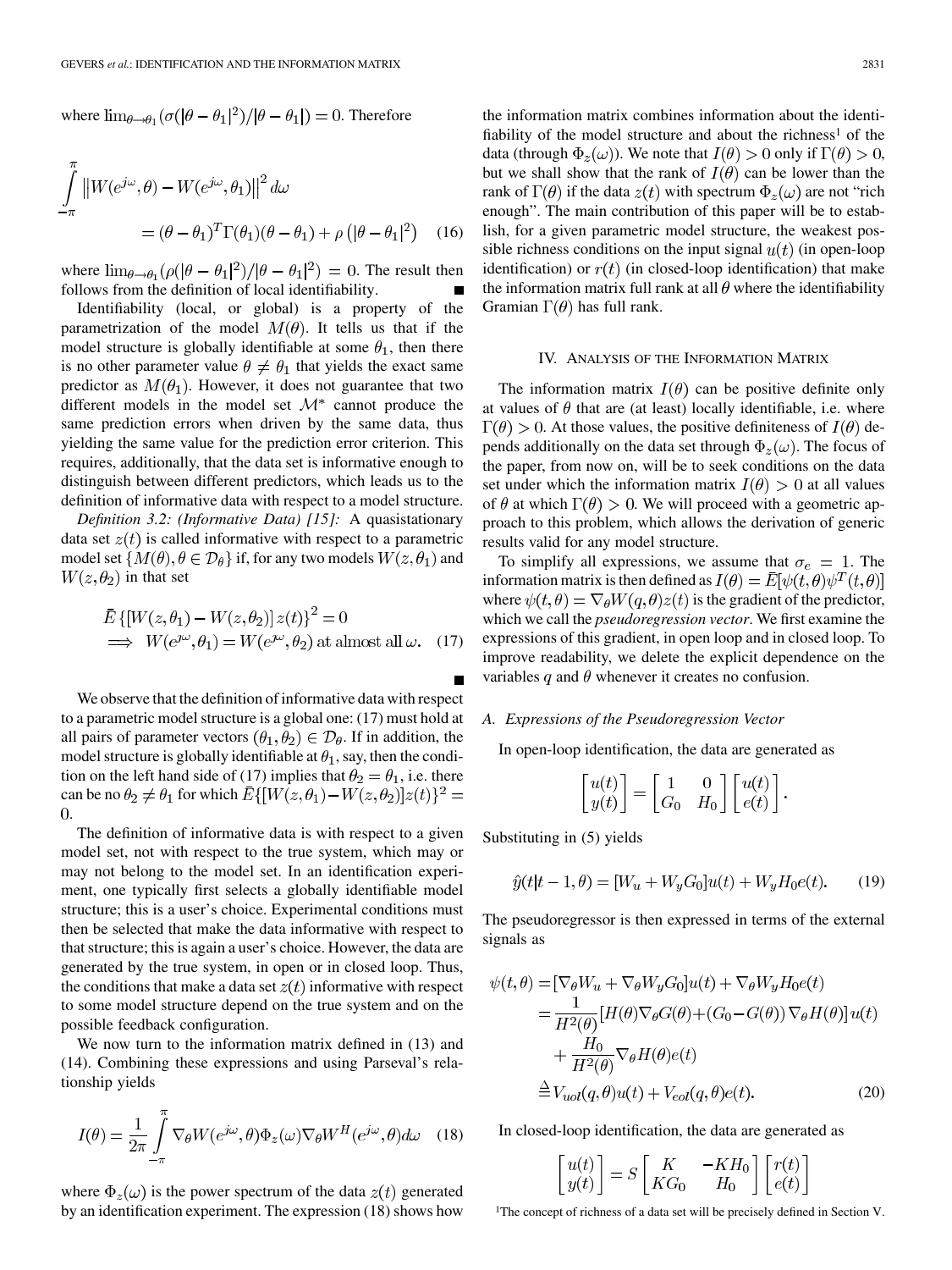where  $K = K(q)$  is the controller, and S  $\equiv$  $S(q) = 1/(1 + K(q)G<sub>0</sub>(q))$  is the sensitivity function. Substituting in (5) yields

$$
\hat{y}(t|t-1,\theta) = KS[W_u + W_y G_0]r(t) + H_0S[W_y - KW_u]e(t).
$$
\n(21)

The pseudoregressor is then expressed in terms of the external signals as

$$
\psi(t,\theta) = KS[\nabla_{\theta}W_{u} + \nabla_{\theta}W_{y}G_{0}]r(t) \n+ H_{0}S[\nabla_{\theta}W_{y} - K\nabla_{\theta}W_{u}]e(t) \n=KS\left\{\frac{1}{H^{2}(\theta)}\left[H(\theta)\nabla_{\theta}G(\theta) + (G_{0} - G(\theta))\nabla_{\theta}H(\theta)\right]\right\}r(t) \n+ \frac{H_{0}S}{H^{2}(\theta)}\left\{\nabla_{\theta}H(\theta) - K\left[H(\theta)\nabla_{\theta}G(\theta) - G(\theta)\nabla_{\theta}H(\theta)\right]\right\}e(t) \n=V_{rel}(q,\theta)r(t) + V_{ecl}(q,\theta)e(t).
$$
\n(22)

We observe that, for both open loop and closed loop identification, the pseudoregressor  $\psi(t, \theta)$  that "feeds" the information matrix can generically be written as

$$
\psi(t,\theta) = V_w(q,\theta)w(t) + V_e(q,\theta)e(t)
$$
\n(23)

where  $w(t)$  is a known excitation signal  $(u(t)$  or  $r(t)$ ),  $e(t)$  is white noise independent of  $w(.)$ , while  $V_w(q, \theta)$  and  $V_e(q, \theta)$ are  $d$ -vectors of stable rational transfer functions.

## *B. Range and Kernel of Quasistationary Vector Processes*

In order to study the rank of the information matrix  $I(\theta)$  defined in (13) where  $\psi(t, \theta)$  takes the form (23), we introduce the following definitions.

*Definition 4.1:* Let  $V(q)$  :  $C \mapsto \mathcal{K}^d(q)$  be a *d*-vector of proper stable rational transfer functions. The left-kernel of  $V(q)$ , denoted  $Ker\{V(q)\}\$ , is the set spanned by all real-valued vectors  $\alpha \in \Re^d$  such that  $\alpha^T V(q) = 0 \ \forall q \in \mathcal{C}$ . Its dimension is called the nullity and annotated  $\nu_V$ . The rank of  $V(q)$  is defined as  $\rho_V = d - \nu_V$ , and  $V(q)$  is said to have full rank if  $\rho_V = d$ .

*Definition 4.2:* Let  $\psi(t): \Re \mapsto \Re^d$  be a *d*-vector of quasistationary processes. The left-kernel of  $\psi(t)$ , denoted  $Ker{\psi(t)}$ , is the set spanned by all real-valued vectors  $\alpha \in \mathbb{R}^d$  such that  $\bar{E}[\alpha^T\psi(t)]^2 = 0$ , or alternatively  $\alpha^T\Phi_{\psi}(\omega)\alpha = 0 \,\forall \omega$  where  $\Phi_{\psi}(\omega)$  is the spectral density matrix of  $\psi(t)$ . Its dimension is called the nullity and annotated  $\nu_{\psi}$ . The rank of  $\psi(t)$  is defined as  $\rho_{\psi} = d - \nu_{\psi}$ , and  $\psi(t)$  is said to have full rank if  $\rho_{\psi} = d$ .

The analysis of the rank of  $I(\theta)$  thus reduces to the analysis of the rank of  $\psi(t,\theta)$  since, with Definition 4.2, we have  $rank\{I(\theta)\} = rank\{\psi(t,\theta)\}.$  To study the rank of  $\psi(t,\theta)$ , we need to study

- i) how the rank of the sum of two vector stochastic processes relates to the rank of each term of the sum;
- ii) how the rank of a pseudoregressor vector  $\psi(t)$  generated by  $\psi(t) = V(q)u(t)$  relates to the rank of  $V(q)$  and the

properties of the scalar signal  $u(t)$  that generates it—we call this problem "transfer of excitation".

The solution to these two problems starts with the following result.

*Theorem 4.1:* Let  $\psi(t,\theta) \in \mathbb{R}^d$  be given as in (23) where  $V_w(q, \theta)$  and  $V_e(q, \theta)$  are d-vectors of stable proper rational functions,  $w(t)$  is quasistationary and  $e(t)$  is white noise. Then 1)

$$
Ker\{V_w(q,\theta)\} \subseteq Ker\{V_w(q,\theta)w(t)\}
$$
 (24)

2)

$$
Ker\{V_e(q,\theta)\} = Ker\{V_e(q,\theta)e(t)\}
$$
 (25)

3)  $\psi(t, \theta)$  has full rank, or equivalently  $I(\theta) > 0$ , if and only if

$$
Ker \{V_w(q, \theta)w(t) + V_e(q, \theta)e(t)\}
$$
  
=  $Ker \{V_w(q, \theta)w(t)\} \cap Ker \{V_e(q, \theta)\} = \{\mathbf{0}\}.$  (26)

*Proof:* Denote  $\psi_1(t, \theta) \stackrel{\Delta}{=} V_w(q, \theta) w(t)$ . Result (1) follows by observing that, for any  $\alpha \in \mathbb{R}^d$ :

$$
\alpha^T \bar{E} \left[ \psi_1(t, \theta) \psi_1^T(t, \theta) \right] \alpha
$$
  
= 
$$
\frac{1}{2\pi} \int_{-\pi}^{\pi} \alpha^T V_w(e^{j\omega}, \theta) \Phi_w(\omega) V_w^H(e^{j\omega}, \theta) \alpha \quad d\omega.
$$

Result (2) follows similarly by noting that  $\Phi_e(\omega)$  is a constant. To prove result (3), note that the independence of the signals  $w$ and  $e$  implies that

$$
\alpha^T \bar{E} \left[ \psi(t,\theta) \psi^T(t,\theta) \right] \alpha = \bar{E} \left[ \alpha^T V_w(q,\theta) w(t) \right]^2
$$

$$
+ \bar{E} \left[ \alpha^T V_e(q,\theta) e(t) \right]^2. \quad (27)
$$

Therefore  $\alpha \in Ker\{\psi(t,\theta)\}\$ if and only if  $\alpha$  belongs to the left-kernels of both  $V_w(q, \theta)w(t)$  and  $V_e(q, \theta)e(t)$ , and hence to their intersection. Next, it follows from result (2) that  $Ker\{V_e(q,\theta)e(t)\}=Ker\{V_e(q,\theta)\}.$ 

Result (2) of Theorem 4.1 states that white noise causes no drop of rank. The same is actually true for any input signal that has a continuous spectrum. For the part of  $\psi(t, \theta)$  driven by the controlled signals  $u(t)$  or  $r(t)$  (see (20) and (22)), we want to consider input signals  $(u(t))$  or  $r(t)$  that have discrete spectra, such as multisines; this problem is treated in Section V.

Observe that the condition (26) uses the two distinct but compatible notions of kernel, defined in Definitions 4.1 and 4.2 respectively, in the same statement. This condition shows how the positive definiteness of  $I(\theta)$  depends on both the model structure through  $V_{uol}(q, \theta)$  and  $V_{eol}(q, \theta)$  (respectively,  $V_{rel}(q, \theta)$ ) and  $V_{ecl}(q, \theta)$  and the excitation signal  $u(t)$  (respectively  $r(t)$ ): see (20) and (22). We now elaborate on these conditions, separately for the open-loop and for the closed-loop identification setup.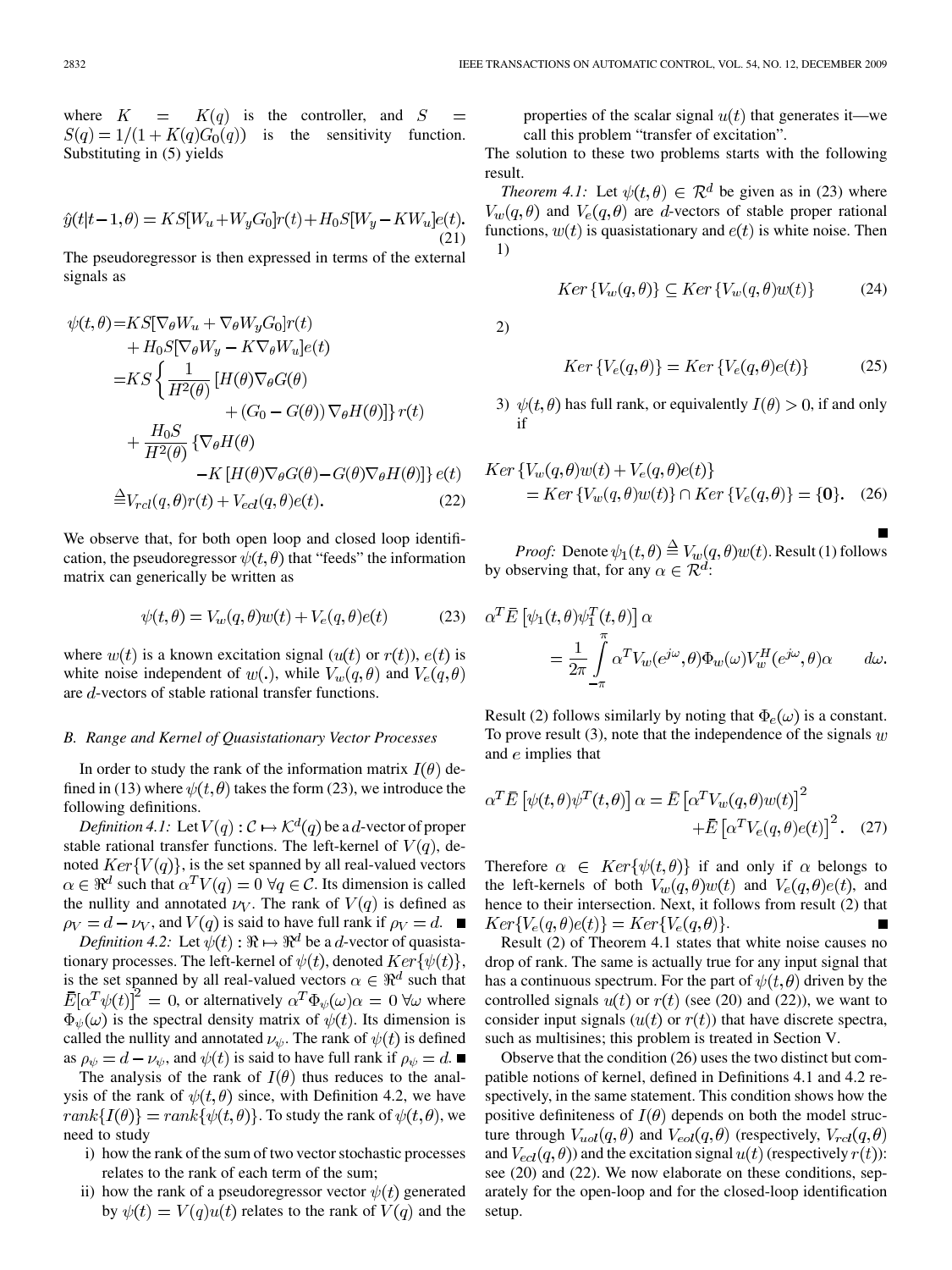# *C. Positive Definiteness Conditions for*  $I(\theta)$  *in Open and Closed-Loop Identification*

*Open-Loop Identification:* In open-loop identification, the pseudoregression vector is given by (20). We then have the following result.

*Theorem 4.2:* Let  $\mathcal{N}_H$  denote the left-kernel of  $\nabla_{\theta} H(q, \theta)$ . Then  $I(\theta)$  is positive definite if and only if either  $\mathcal{N}_H = \{0\}$ or, for each non-zero d-vector  $\alpha \in \mathcal{N}_H$  we have

$$
\bar{E}\left[\alpha^T \nabla_{\theta} G(q,\theta) u(t)\right]^2 \neq 0. \tag{28}
$$

*Proof:* First note that the set of vectors  $\{\alpha \in \mathcal{N}_H \subseteq \mathcal{R}^d\}$ spans  $Ker\{\nabla_{\theta}W_y(q,\theta)\}$  =  $Ker\{V_{eol}(q,\theta)\}$ . Therefore, by Theorem 4.1,  $I(\theta) > 0$  if and only if either  $\mathcal{N}_H = \{0\}$  or if, for each nonzero  $\alpha \in \mathcal{N}_H$ , we have  $\overline{E}[\alpha^T(\nabla_\theta W_u + G_0 \nabla_\theta W_y)u(t)]^2 \neq 0$ . Since  $\alpha^T \nabla_\theta H(q, \theta) =$ **0**, this is equivalent with  $\overline{E}[\alpha^T \nabla_{\theta} G(q, \theta) u(t)]^2 \neq 0$ .

*Closed-Loop Identification:* In closed-loop identification, the pseudoregression vector is given by (22). We then have the following result.

*Theorem 4.3:* Let  $\mathcal{N}_{V_{ecl}}$  denote the left-kernel of  $V_{ecl}(q, \theta)$ . Then  $I(\theta)$  is positive definite if and only if either  $\mathcal{N}_{V_{ecl}} = \{0\}$ or, for each non-zero d-vector  $\alpha \in \mathcal{N}_{Vecl}$  we have

$$
\bar{E} \left[ \alpha^T \nabla_{\theta} W_y(q, \theta) r(t) \right]^2 = \bar{E} \left[ \alpha^T K(q) \nabla_{\theta} W_u(q, \theta) r(t) \right]^2 \neq 0. \tag{29}
$$

*Proof:* First note that for each  $\alpha \in \mathcal{N}_{V_{ecl}} \subseteq \mathcal{R}^d$ we have  $\alpha^T \nabla_{\theta} W_y(q, \theta) = \alpha^T K(q) \nabla_{\theta} W_u(q, \theta)$ . By Theorem 4.1,  $I(\theta) > 0$  if and only if either or if, for each non-zero  $\alpha \in \mathcal{N}_{V_{ecl}}$ , we have . Now observe that  $W_y = \alpha^T K \nabla_{\theta} W_u$ . This proves the result.

## V. TRANSFER OF EXCITATION

This section is entirely devoted to the relationship between the rank of  $V(q)$ , the rank of  $\psi(t)$  and the properties of the scalar signal  $u(t)$  when  $\psi(t) = V(q)u(t)$ . It contains the main technical result of this paper, in the form of necessary and sufficient conditions on the richness of  $u(t)$  such that  $rank\{\psi(t)\}$  =  $rank\{V(q)\}\.$  In order to analyze the rank properties of regressors obtained by filtering scalar signals with discrete spectra, we introduce the concept of degree of richness of a signal and of a persistently exciting regression vector.

*Definition 5.1:* A quasistationary vector signal  $\psi(t)$  is called *persistently exciting (PE)* if  $\bar{E}[\psi(t)\psi^{T}(t)] > 0$ . П

Whether a quasistationary vector signal  $\psi(t)$  obtained as a filtered version (by a vector  $V(q)$  of transfer functions) of a quasistationary scalar signal  $u(t)$  is PE or not depends on whether  $Ker{V(q)} = {0}$  but also on the degree of richness of the input  $u(t)$ . The richness of a scalar signal is defined as follows.

*Definition 5.2:* A quasistationary scalar signal  $u(t)$  is *sufficiently rich of order* n (*denoted SRn*) if the following regressor is PE

$$
\phi_{1,n}(t) \stackrel{\Delta}{=} \begin{bmatrix} u(t-1) \\ u(t-2) \\ \vdots \\ u(t-n) \end{bmatrix} = \begin{bmatrix} q^{-1} \\ q^{-2} \\ \vdots \\ q^{-n} \end{bmatrix} u(t). \tag{30}
$$

It is *sufficiently rich of order exactly* n (*denoted SREn*) if it is SRn but not SRn+1.

Definition 5.2 is equivalent with many other classically used definitions, except that nowadays the most common terminology is to say that a signal is PE of order  $n$  rather than SR of order  $n$ . At the risk of being considered old-fashioned, we prefer the term *sufficiently rich* because sufficient reflects the notion of *degree of richness* while persistent does not. The vector  $\phi_{1,n}(t)$  serves as a basis for all regression vectors that are obtained as (vector)-filtered versions of a scalar signal  $u(t)$ . For future use, we introduce the notation

$$
\mathcal{B}_{k,n}(q) \stackrel{\Delta}{=} [q^{-k} \quad q^{-k-1} \quad \dots \quad q^{-n}]^T, \text{ for } k \le n. \tag{31}
$$

By our assumption of quasistationarity,  $u(t)$  is SRn if  $\mathcal{B}_{k+1,k+n}(q)u(t)$  is PE for any k. Thus, we could just as well have used  $\phi_{0,n-1}(t)$  in lieu of  $\phi_{1,n}(t)$  in Definition 5.2: the definition is shift-invariant. We denote by  $\mathcal{U}_n$  the set of all **SRn signals**. We now address the following problem.

What are the necessary and sufficient conditions on the richness of  $u(t)$  such that  $Ker{\psi(t)} = Ker{V(q)}$  when  $\psi(t) =$  $V(q)u(t)$ ?

To help us solve this problem, we have  $\dots$  not much. As it happens, the only available results, as far as we know, are sufficiency results [7], [16], [17]. The vector filter  $V(q)$  can be uniquely decomposed as

$$
V(q) = \frac{N(q^{-1})}{D(q^{-1})} = \frac{q^{-m}}{D(q^{-1})} R \mathcal{B}_{0,k-1}(q)
$$
 (32)

where  $D(q^{-1}) = 1 + d_1 q^{-1} + \ldots + d_p q^{-p}$ , with  $d_p \neq 0$ ,  $R \in \mathcal{R}^{d \times k}$  is the matrix of real coefficients of the expansion of the numerator matrix  $N(q^{-1})$  into powers of  $q^{-1}$ , and m is a possible common delay in all elements of  $N(q^{-1})$ .

*Lemma 5.1:* Let  $\psi(t) = V(q)u(t)$  with  $\psi(t) \in \mathbb{R}^d$ ,  $u(t)$ quasistationary,  $V(q)$  proper and stable, and let  $V(q)$  be decomposed as in (32) with  $\rho_V = c$ . Let the rows of  $Q \in \mathcal{R}^{c \times k}$ be a basis for the rowspace of  $R$ , and define the  $c$ -vectors  $U(q) = (q^{-m}/D(q^{-1}))QB_{0,k-1}(q)$  and  $\phi(t) = U(q)u(t)$ . Then, for any  $u(t)$ ,  $Ker{\psi(t)} = Ker{V(q)}$  if and only if  $Ker\{\phi(t)\} = Ker\{U(q)\} = 0.$ 

*Proof:* Since the rows of  $Q$  form a basis for the rowspace of  $R$  we can write

$$
R = T \begin{bmatrix} Q \\ 0 \end{bmatrix} \tag{33}
$$

for some nonsingular matrix  $T \in \mathbb{R}^{d \times d}$ . Then, for any  $\alpha \in \mathbb{R}^d$ we have

$$
\alpha^T R = \alpha^T T \begin{bmatrix} Q \\ 0 \end{bmatrix} = \beta^T Q \tag{34}
$$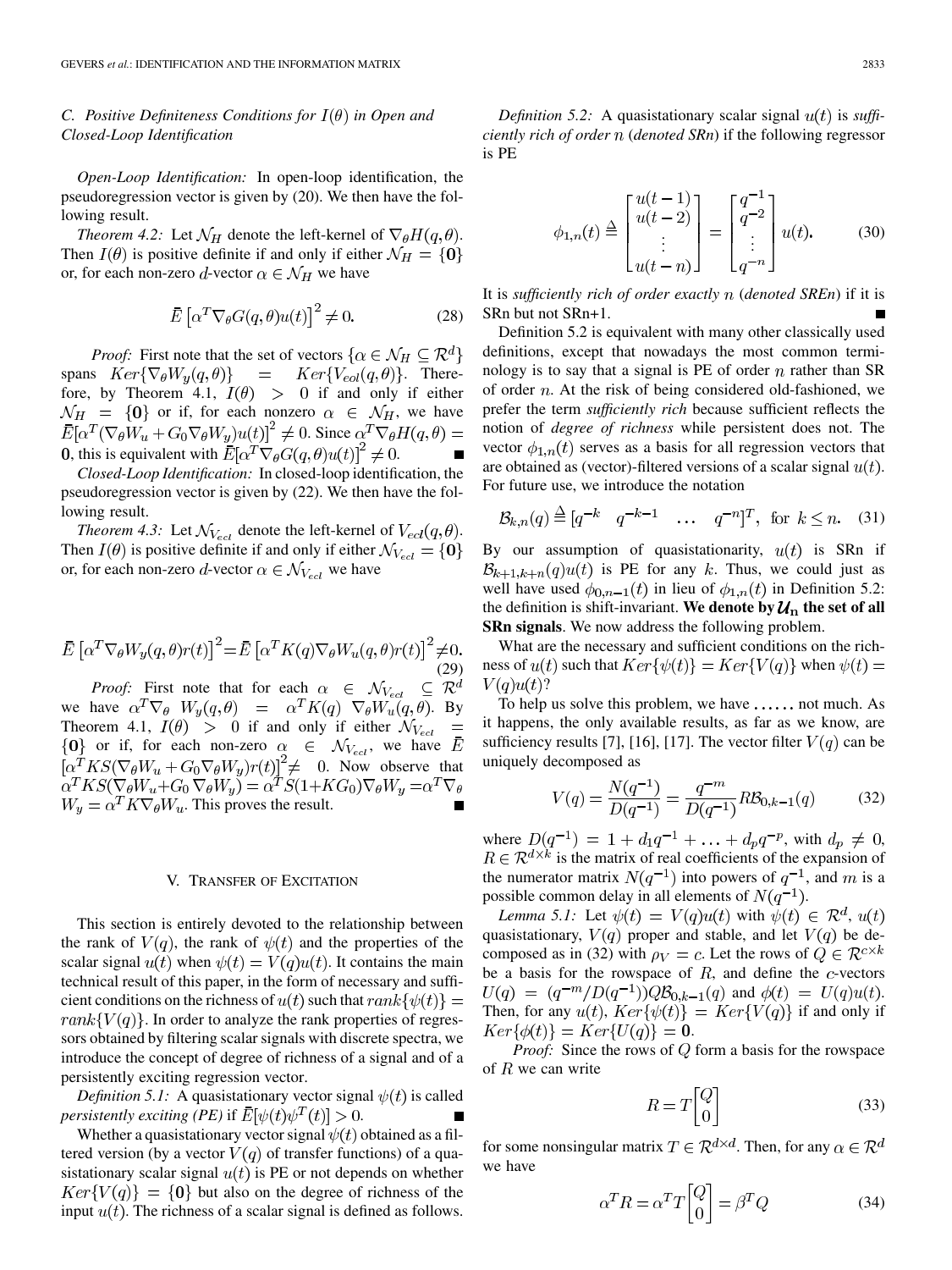where  $\beta$  is uniquely defined by  $\alpha^T T \stackrel{\Delta}{=} (\beta^T \gamma^T)$  with  $\beta \in \mathcal{R}^c$ and  $\gamma \in \mathcal{R}^{d-c}$ . It follows from (34) that

$$
\alpha^T \psi(t) = \frac{q^{-m}}{D(q^{-1})} \alpha^T R \mathcal{B}_{0,k-1}(q) u(t)
$$

$$
= \frac{q^{-m}}{D(q^{-1})} \beta^T Q \mathcal{B}_{0,k-1}(q) u(t) = \beta^T \phi(t)
$$

Therefore the following four statements are equivalent:

- $Ker\{\psi(t)\}=Ker\{V(q)\};$
- $\overline{E}[\alpha^T\psi(t)]^2 = 0$  iff  $\alpha^T R \in Ker\{\mathcal{B}_{0,k-1}(q)u(t)\};$
- $\overline{E}[\beta^T \phi(t)]^2 = 0$  iff  $\beta^T Q \in Ker\{\mathcal{B}_{0,k-1}(q)u(t)\};$
- $Ker{\phi(t)} = Ker{U(q)}$ .

Finally, since Q has full rank,  $Ker\{U(q)\} = 0$ .

We can now state our main result on transfer of excitation. *Theorem 5.1:* Let  $\psi(t) \triangleq V(q)u(t)$  with  $\psi(t) \in \mathbb{R}^d$ ,  $u(t)$ quasistationary,  $V(q)$  proper and stable, and let  $V(q)$  be decomposed as in (32). Then  $Ker\{\psi(t)\}=Ker\{V(q)\}\$ for almost all  $u(t) \in \mathcal{U}_n$  if and only if  $n \ge \rho_V$ .

*Proof:* If  $\rho_V < d$ , we can replace  $\psi(t) = V(q)u(t)$  by  $\phi(t) = U(q)u(t)$  with  $U(q)$  defined from  $V(q)$  as in Lemma 5.1 above, where  $U(q)$  has full rank. Thus, using Lemma 5.1, we can assume without loss of generality that  $\rho_V = d$ . Using Parseval's Theorem and (32) we can write

$$
\bar{E} \left[ \alpha^T \psi(t) \right]^2 = \bar{E} \left[ \alpha^T \frac{q^{-m}}{D(q^{-1})} R \mathcal{B}_{0,k-1}(q) u(t) \right]^2
$$
  

$$
= \alpha^T R \left( \frac{1}{2\pi} \int_{-\pi}^{\pi} \Phi_u(\omega) \frac{1}{\left[ D(e^{-j\omega}) \right]^2} \mathcal{B}_{0,k-1}(e^{-j\omega}) d\omega \right)
$$
  

$$
\mathcal{B}_{0,k-1}^H(e^{-j\omega}) d\omega \right) R^T \alpha.
$$

Let  $u(t)$  be SREn with finite n. Its spectrum can then be written as  $\Phi_u(\omega) = \sum_{i=1}^n \lambda_i \delta(\omega - \omega_i)$  where  $\delta(\cdot)$  is the Dirac impulse function,  $\lambda_i \in \Re$ , and the  $\omega_i$  are *n* distinct frequencies in the interval  $(-\pi, \pi]$ . Define its support as the vector  $\mathbf{f} = [e^{j\omega_1}e^{j\omega_2}\dots e^{j\omega_n}] \in \Omega_n$ , where  $\Omega_n \subset \mathcal{C}^n$  is the set of all supports  $f$  which result in an SREn signal, that is, those  $f$ such that the  $e^{j\omega_i}$  are distinct.  $\Omega_n$  is an n-dimensional subset of  $\mathcal{C}^n$  which defines the class of signals  $u(t)$  that we consider. Then we can write

$$
\bar{E} \left[ \alpha^T \psi(t) \right]^2 = \alpha^T R \left( \frac{1}{2\pi} \sum_{i=1}^n \lambda_i' \mathcal{B}_{0,k-1}(e^{-j\omega_i}) \right)
$$

$$
\times \mathcal{B}_{0,k-1}^H(e^{-j\omega_i}) \right) R^T \alpha
$$

where  $\lambda'_i = \lambda_i / |D(e^{-j\omega_i})|^2$ . Hence

$$
\bar{E}\left[\alpha^T\psi(t)\right]^2 = \alpha^T RF(\mathbf{f})\Lambda F^H(\mathbf{f})R^T\alpha \tag{35}
$$

with

$$
F(\mathbf{f}) = \begin{bmatrix} \mathcal{B}_{0,k-1}(e^{-j\omega_1}) & \mathcal{B}_{0,k-1}(e^{-j\omega_2}) & \dots & \mathcal{B}_{0,k-1}(e^{-j\omega_n}) \end{bmatrix}
$$
\n(36)

and  $\Lambda = diag\{\lambda'_1, \lambda'_2, \dots, \lambda'_n\}$ . Note that for  $k \geq n$ , the *n* first rows of  $F(f)$  form a Vandermonde matrix; since all  $e^{j\omega_i}$  are

distinct, it follows that this Vandermonde matrix has full rank. Therefore  $\rho(F(\mathbf{f})) = n$  whenever  $k \geq n$ . But  $\psi(t)$  is full rank if and only if  $P(f) \triangleq RF(f)\Lambda F^H(f)R^T$  has rank equal to d, which is equivalent to  $det(P(f)) \neq 0$ . Suppose that  $n < d$ ; then  $\rho(F(f)) = n < d$  which, noting that  $\rho(P(f)) < \rho(F(f))$ , implies  $det(P(f)) = 0$ , thus proving the necessity of  $n > d$ .

For  $n \geq d$ , the determinant  $det(P(f))$  is a nontrivial polynomial in the vector variable f and  $\psi(t)$  loses rank exactly at the roots of this polynomial. Since the roots of a polynomial define a set of measure zero in the space of its variable,  $\psi(t)$  is full-rank for almost all  $f \in \Omega_n$ .

Theorem 5.1 completely characterizes the required signal richness of  $u(t)$  that keeps the kernel of the regressor vector  $\psi(t) \triangleq V(q)u(t)$  identical to the kernel of  $V(q)$ , thus causing no drop of rank, i.e.  $\rho_{\psi} = \rho_V$ . It tells us that signals that do not result in full transfer of excitation form a set of measure zero in the set of signals. The next theorem explains that there is indeed a gap between a necessary condition and a sufficient condition on the signal richness for the preservation of the rank. This gap explains why the rank preservation property holds *for almost all*  $u(t) \in \mathcal{U}_n$ .

*Theorem 5.2:* Let  $\psi(t) \triangleq V(q)u(t)$  with  $\psi(t) \in \mathcal{R}^d$ ,  $u(t)$ quasistationary,  $V(q)$  proper and stable, and let  $V(q)$  be decomposed as in (32) with  $rank(V) = \rho_V$ .

- If  $u(t)$  is **not** SR of order  $\rho_V$ , then  $Ker(\psi(t)) \supset$  $Ker(V(q)).$
- If  $u(t)$  is SRk then  $Ker(\psi(t)) = Ker(V(q))$ .

*Proof:* With  $R$  and  $F$  defined as in (32) and (36), this result follows immediately from Sylvester's inequality:

$$
\rho(R) + \rho(F) - k \le \rho(RF) \le \min(\rho(R), \rho(F))
$$

which yields  $\rho(RF) < \rho(R)$  for  $n < \rho_V$  and  $\rho(RF) \ge \rho(R)$ for  $n \geq k$ .

Theorem 5.2 provides a necessary richness condition - SR of order  $\rho_V$  - and a sufficient condition - SR of order k. Hence, any signal that is SRk guarantees that  $Ker(\psi(t)) = Ker(V(q))$ and any signal that is not SR of order  $\rho_V$  guarantees that  $Ker(\psi(t)) \neq Ker(V(q))$ . For signals with richness in between  $\rho_V$  and k, some will result in full transfer of excitation that is,  $Ker(\psi(t)) = Ker(V(q))$  - and some will not. That is, for such signals, only a few frequencies - a set of measure zero on the real axis - will cause  $Ker(\psi(t)) \neq Ker(V(q))$ . The following example illustrates our results.

*Example 5.1:* Consider the regressor  $\psi(t) = V(q)u(t)$ , with  $V(q) \stackrel{\Delta}{=} R[1 \, q^{-1} \, q^{-2} \, q^{-3} \, q^{-4}]^T$  where

$$
R = \begin{bmatrix} 0 & 1 & 0 & 0 & 1 \\ 0 & 0 & 1 & 0 & 0 \\ 1 & 0 & 0 & 0 & 1 \end{bmatrix}.
$$

Consider first  $u(t) = \lambda_1 + \lambda_2 sin(\omega_1 t)$ , which is SRE3. For such signal,  $RF$  is a 3  $\times$  3 matrix, whose determinant is  $det(RF) = -2j[3\sin(\omega_1) - 2\sin(2\omega_1) - \sin(3\omega_1) + \sin(4\omega_1)].$ Its roots in  $(-\pi, \pi]$  are at  $-(\pi/3)$ , 0,  $\pi/3$  and  $\pi$ , but  $\omega_1 = 0$  and  $\omega_1 = \pi$  do not keep  $u(t) \in \mathcal{U}_3$ . Thus,  $\psi(t)$  will have rank 3 for all  $u(t) \in \mathcal{U}_3$  except for  $u(t) = \lambda_1 + \lambda_2 \sin((\pi/3)t)$ .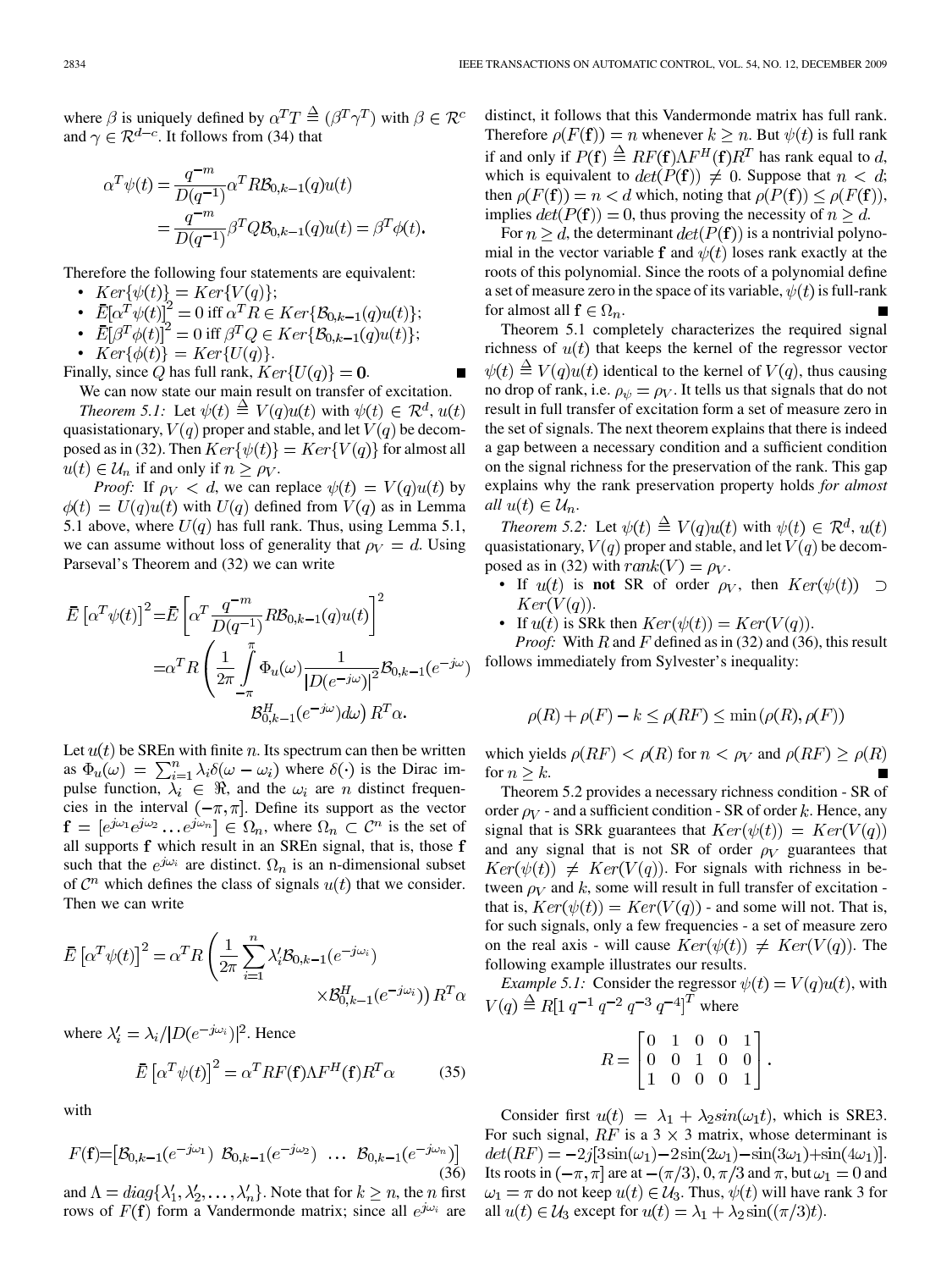Now let  $u(t) = \lambda_1 \sin(\omega_1 t) + \lambda_2 \sin(\omega_2 t)$  which is SRE4 provided that  $\omega_1 \neq \omega_2$  and that neither  $\omega_1$  nor  $\omega_2$  equal 0 or  $\pi$ . We have

| $RF=$                                 |                                |                                    |                                    |
|---------------------------------------|--------------------------------|------------------------------------|------------------------------------|
| $\int e^{j\omega_1} + e^{j4\omega_1}$ | $e^{j\omega_2}+e^{j4\omega_2}$ | $e^{-j\omega_1} + e^{-j4\omega_1}$ | $e^{-j\omega_2}+e^{-j4\omega_2}$ ] |
| $e^{j2\omega_1}$                      | $e^{j2\omega_2}$               | $e^{-j2\omega_1}$                  | $e^{-j2\omega_2}$                  |
| $1+e^{j4\omega_1}$                    | $1+e^{j4\omega_2}$             | $1 + e^{-j4\omega_1}$              | $1 + e^{-j4\omega_2}$              |

It is rather easy to see that  $RF$  will have full rank for all values of  $\omega_1$  and  $\omega_2$  for which  $u(t)$  is SRE4, except those for which  $\omega_1 +$  $\omega_2 = \pi$ . We observe, using Theorem 5.2, that the richness of the two considered signals are in between the necessary richness  $(u(t)$  is SR3) and the sufficient richness  $(u(t)$  is SR5).

# VI. POSITIVE DEFINITENESS OF  $I(\theta)$  for ARMAX AND BJ MODEL STRUCTURES

The combined results of Theorems 4.2, 4.3 and 5.1 produce necessary and sufficient richness conditions on the excitation signal that guarantee positive definiteness of the information matrix at all  $\theta$  at which the model structure is identifiable, i.e. at which  $\Gamma(\theta) > 0$ . In order to show how these results materialize into explicit richness conditions on the external signals as a function of the polynomial degrees of the model structure and the controller (in a closed-loop setup), we derive these explicit conditions for the "classical" model structures: ARMAX, ARX, BJ and OE. We do this for both open-loop and closed-loop identification.

## *A. Open-Loop Identification*

*ARMAX Model Structure:* Consider the ARMAX model structure

$$
A(q^{-1})y(t) = B(q^{-1})u(t) + C(q^{-1})e(t), \text{ where } (37)
$$

$$
A(q^{-1}) = 1 + a_1 q^{-1} + \dots + a_{n_a} q^{-n_a} \tag{38}
$$

$$
B(q^{-1}) = b_1 q^{-1} + \dots + b_{n_b} q^{-n_b} \tag{39}
$$

$$
C(q^{-1}) = 1 + c_1 q^{-1} + \ldots + c_{n_c} q^{-n_c}.
$$
 (40)

We comment that for ARMAX model structures, one must consider as generic the possible existence of common roots between the polynomials  $A$  and  $B$ , as well as between  $A$  and  $C$ . However, the three polynomials  $A$ ,  $B$  and  $C$  must be coprime at any identifiable  $\theta$ ; at a  $\theta$  at which A, B and C have a common root,  $\Gamma(\theta)$  would be singular.

In open-loop identification it is well known (see Theorem 13.1 in [15], for instance) that an excitation that is SR of order  $n_b+n_a$  is sufficient for an experiment to be informative both for ARMAX and Box-Jenkins model structures. Using the results of Sections IV and V we derive similar results, in the form of necessary and sufficient conditions.

*Theorem 6.1:* For the ARMAX model structure (37), the information matrix  $I(\theta)$  is positive definite at a  $\theta$  at which the model structure is identifiable if and only if  $u(t)$  is SRk, where  $k = n_b + n_u(\theta)$  and  $n_u(\theta)$  is the number of common roots of the polynomials  $A(q^{-1})$  and  $C(q^{-1})$  at that  $\theta$ .  $I(\theta)$  is positive

definite *at all*  $\theta$  at which the model structure is identifiable if and only if  $u(t)$  is SRk with  $k = n_b + \min\{n_a, n_c\}$ .

*Proof:* For the ARMAX model structure, we have

$$
\nabla_{\theta} G = \frac{1}{A^2} \begin{pmatrix} -Bq^{-1} \\ \vdots \\ -Bq^{-n_a} \\ \hline Aq^{-1} \\ \vdots \\ Aq^{-n_b} \\ 0 \end{pmatrix}, \nabla_{\theta} H = \frac{1}{A^2} \begin{pmatrix} -Cq^{-1} \\ \vdots \\ -Cq^{-n_a} \\ 0 \\ \vdots \\ 0 \\ Aq^{-1} \\ \vdots \\ Aq^{-n_c} \end{pmatrix}.
$$
\n(41)

Let  $\alpha^T = (\alpha_A^T | \alpha_B^T | \alpha_C^T)$  denote any vector in the left-kernel of  $\nabla_{\theta} H(q, \theta)$ , and let  $\gamma_A(q^{-1}) \stackrel{\Delta}{=} \alpha_A^T \mathcal{B}_{1, n_a}, \gamma_B(q^{-1}) \stackrel{\Delta}{=} \alpha_B^T \mathcal{B}_{1, n_b},$ and  $\gamma_C(q^{-1}) \stackrel{\Delta}{=} \alpha_C^T \mathcal{B}_{1,n_c}$ . Then

$$
\alpha^T \nabla_{\theta} H(q, \theta) = 0 \Leftrightarrow \gamma_A(q^{-1}) C(q^{-1}) = \gamma_C(q^{-1}) A(q^{-1})
$$

$$
\Leftrightarrow q \gamma_A(q^{-1}) C(q^{-1}) = q \gamma_C(q^{-1}) A(q^{-1}).
$$
\n(42)

At a value of  $\theta$  at which the polynomials A and C are coprime, it follows from the theory of Diophantine equations (see e.g. [18]) that  $\alpha_A = 0$  and  $\alpha_C = 0$ , because  $deg(q\gamma_A(q^{-1}))$  <  $deg(A(q^{-1}))$  and  $deg(q\gamma_C(q^{-1})) < deg(C(q^{-1}))$ . Consider now a  $\theta$  at which there are common factors between  $\ddot{A}$  and  $C$  and let  $U(q^{-1}) \stackrel{\Delta}{=} u_0 + u_1 q^{-1} + \ldots + u_{n_u} q^{-n_u}$  denote the Greatest Common Divisor (GCD) of A and C. Then  $A = A_1U$  and  $C = C_1 U$  for some coprime polynomials  $A_1$  and  $C_1$ . Then (42) is equivalent with  $q\gamma_A(q^{-1})C_1(q^{-1}) = q\gamma_C(q^{-1})A_1(q^{-1})$ where  $deg(q\gamma_A) = n_a - 1$  and  $deg(q\gamma_C) = n_c - 1$ . The set of all solutions of this equation is described by

$$
q\gamma_A = \alpha_A^T \mathcal{B}_{0,n_a-1} = A_1 T, \quad q\gamma_C = \alpha_C^T \mathcal{B}_{0,n_c-1} = C_1 T
$$
\n(43)

where  $T(q^{-1}) \stackrel{\Delta}{=} t_0 + t_1 q^{-1} + \ldots + t_{n_u-1} q^{-n_u-1}$  is a polynomial of degree  $n_u - 1$  with arbitrary coefficients. The leftkernel of  $\nabla_{\theta} H(q, \theta)$  is thus defined by those vectors  $\alpha^T$  =  $(\alpha_A^T | \alpha_B^T | \alpha_C^T)$  such that  $\alpha_A$  and  $\alpha_C$  are solution of (43), while  $\alpha_B$  is arbitrary. As stated earlier, we consider values of  $\theta$  at which  $\Gamma(\theta) > 0$ . At these values of  $\theta$ ,  $\alpha^T \nabla_{\theta} G(q, \theta) \neq 0$  for all vectors  $\alpha$  defined above and, by Theorem 4.2,  $I(\theta) > 0$  if and only if  $u(t)$  is such that  $\overline{E}[\alpha^T \nabla_{\theta} G(q, \theta) u(t)]^2 \neq 0$  for all such  $\alpha$ . For such  $\alpha$ , we have

$$
\alpha^T \nabla_{\theta} G(q, \theta) u(t) = \frac{1}{A^2} \left[ -\alpha_A^T \mathcal{B}_{1, n_a} B + \alpha_B^T \mathcal{B}_{1, n_b} A \right] u(t)
$$
  

$$
= \frac{1}{A^2} \left[ -q^{-1} A_1 T B + \alpha_B^T \mathcal{B}_{1, n_b} A_1 U \right] u(t)
$$
  

$$
= \frac{1}{A U} \left[ -q^{-1} T B + \alpha_B^T \mathcal{B}_{1, n_b} U \right] u(t)
$$

where the coefficients of the polynomial T, of degree  $n_u - 1$ , as well as the coefficients of  $\alpha_B$  are completely free. Therefore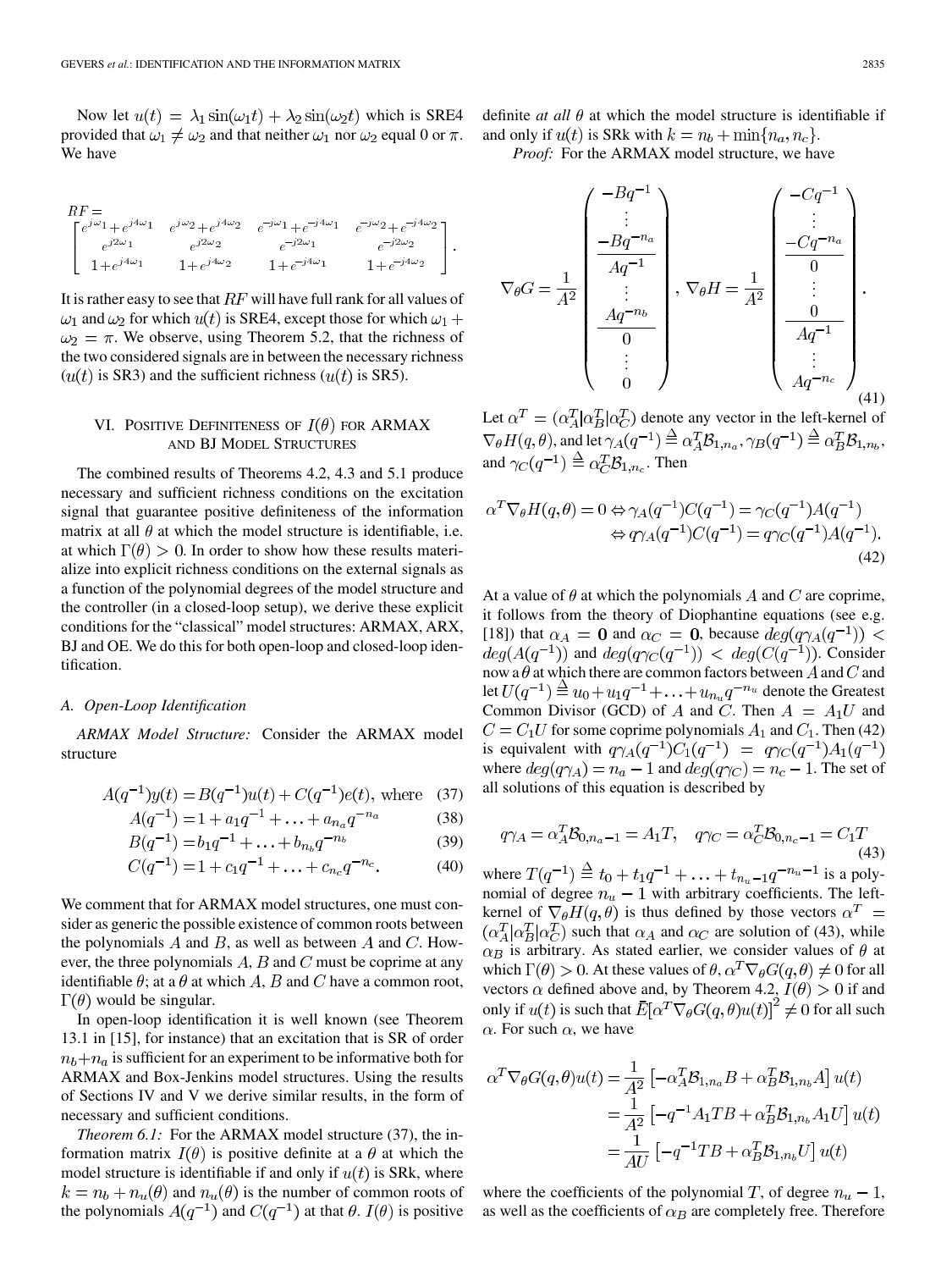$\bar{E}[\alpha^T \nabla_{\theta} G(q, \theta) u(t)]^2 \neq 0$  if and only if the following pseudoregressor has full rank:

$$
\psi(t) = \frac{1}{AU} \begin{pmatrix} -Bq^{-1} \\ \vdots \\ -Bq^{-n_u} \\ Uq^{-1} \\ \vdots \\ Uq^{-n_b} \end{pmatrix} u(t) = \frac{1}{AU} R \mathcal{B}_{1, n_b + n_u} u(t) \quad (44)
$$

where  $R \in \mathcal{R}^{(n_b+n_u)\times (n_b+n_u)}$  is a Sylvester matrix. Since A, B, C are coprime at all  $\theta$ , and U is the common factor of A and C at the considered  $\theta$ , it follows that B and U are coprime, and hence R in (44) is nonsingular. Therefore, by Theorem 5.1,  $\psi(t)$  in (44) is PE (and hence  $I(\theta) > 0$ ) if and only if  $u(t)$  is sufficiently rich of degree  $n_b + n_u(\theta)$ , where  $n_u(\theta)$  represents the number of common roots between  $A$  and  $C$  at the considered  $\theta$ . Since the maximum number of such common roots is  $\min\{n_a, n_c\}$ ,  $I(\theta)$  is positive definite at all identifiable  $\theta$  if and only if  $u(t)$  is SRk with  $k = n_b + \min\{n_a, n_c\}$ .

The corresponding result for an ARX model structure follows immediately as a corollary. We remind the reader that an ARX structure is globally identifiable at all  $\theta$  (see Definition 3.1) [15].

*Corollary 6.1:* For the ARX model structure  $A(q^{-1})y(t) =$  $B(q^{-1})u(t)+e(t)$  with  $A(q^{-1})$  and  $B(q^{-1})$  as in (38) and (39), the information matrix  $I(\theta)$  is positive definite at all  $\theta$  if and only if  $u(t) \in \mathcal{U}_{n_k}$ .

This same condition - SR of order  $n_b$  - is known to be necessary and sufficient for informativity of data for ARX structures in open-loop identification [7].

*Box-Jenkins Model Structure:* Consider now the BJ model structure

$$
y(t) = \frac{B(q^{-1})}{F(q^{-1})}u(t) + \frac{C(q^{-1})}{D(q^{-1})}e(t)
$$
 (45)

where B and C are as above, with  $F(q^{-1}) = 1 + f_1 q^{-1} + \ldots$  $f_{n_f}q^{-n_f}$  and  $D(q^{-1}) = 1 + d_1q^{-1} + \ldots + d_{n_d}q^{-n_d}$ .

*Theorem 6.2:* For the BJ model structure (45), the information matrix  $I(\theta)$  is positive definite at all  $\theta$  at which the model structure is identifiable if and only if  $u(t)$  is SRk, where  $k = n_b + n_f$ .

*Proof:* The gradient vectors  $V_{u \circ l}(q, \theta)$  and  $V_{e \circ l}(q, \theta)$ defined in (20) are now partitioned into 4 blocks corresponding, successively, to the parameters of the polynomials  $B, F, C,$  and  $D$ . It is easy to see that the left-kernel of  $V_{eol}(q, \theta)$  (i.e. of  $\nabla_{\theta} H(q, \theta)$ ) is spanned by the set of vectors  $\alpha^T = (\alpha_B^T | \alpha_F^T | 0 \dots 0 | 0 \dots 0)$ . Therefore, by Theorem 4.2,  $I(\theta) > 0$  if and only if the following pseudoregressor is PE:

$$
\psi_{B,F}(t) \stackrel{\Delta}{=} \frac{1}{F^2} \begin{pmatrix} Fq^{-1} \\ \vdots \\ Fq^{-n_b} \\ -Bq^{-1} \\ \vdots \\ -Bq^{-n_f} \end{pmatrix} u(t) = \frac{1}{F^2} R \mathcal{B}_{1,n_b+n_f} u(t)
$$

where  $R$  is a Sylvester matrix which is nonsingular at all values  $\theta$  at which B and F are coprime, i.e. at all  $\theta$  at which  $\Gamma(\theta) > 0$ . The result then follows from Theorem 5.1.

*Corollary 6.2:* For the OE model structure  $y(t)$  $=$  $(B(q^{-1})/F(q^{-1}))u(t) + e(t)$ , the richness condition on  $u(t)$  is identical to that for the BJ model structure.

## *B. Closed-Loop Identification*

We now apply the results of Theorem 4.3 to closed-loop identification of ARMAX and BJ model structures. We will show that the information matrix  $I(\theta)$  will be positive definite if the controller complexity achieves a prescribed degree; and when that is not the case, the degree of richness required of the reference excitation must precisely compensate for the deficit in controller complexity. This precisely quantifiable trade-off between controller complexity and degree of richness of the reference signal is another main contribution of this paper. For the controller  $K(q)$  of (2) we consider a coprime factorization  $K(q)$  = , with and  $Y(q^{-1}) = 1 + y_1 q^{-1} + \ldots + y_{n_y} q^{-n_y}$ .

*ARMAX Model Structure:* Consider the ARMAX model structure (37). For simplicity, we shall consider only parameter values  $\theta$  at which the following assumption holds.

*Assumption 1:* The polynomials  $A(q^{-1})Y(q^{-1})$  +  $B(q^{-1})X(q^{-1})$  and  $C(q^{-1})$  are coprime.

Notice that the subset of  $\theta$  values at which these polynomials have a common root has measure zero in the parameter space. They correspond to parameter values that cause a pole-zero cancellation between the closed-loop poles of the model and the zeros of the noise model. We then have the following result.

*Theorem 6.3:* Consider the ARMAX model structure (37) under feedback control with the stabilizing controller  $K(q) =$  $X(q^{-1})/Y(q^{-1})$ , with Assumption 1 holding.

i) Let  $r(t) \equiv 0$ . Then the information matrix  $I(\theta)$  is positive definite at all  $\theta$  at which the model structure is identifiable if and only if

$$
max(n_x - n_a, n_y - n_b) \ge 0.
$$
\n<sup>(47)</sup>

ii) Let  $max(n_x - n_a, n_y - n_b) < 0$ . Then the information matrix  $I(\theta)$  is positive definite at all  $\theta$  at which the model structure is identifiable for almost all  $r(t) \in \mathcal{U}_k$  if and only if

$$
k \ge \min(n_a - n_x, n_b - n_y). \tag{48}
$$

*Proof:* For an ARMAX model structure, the filter  $V_{ecl}$  expressed in (22) becomes

$$
V_{ecl} = \frac{H_0 S}{C^2 Y} \left\{-CY\nabla_{\theta} A - CX\nabla_{\theta} B + (AY + BX)\nabla_{\theta} C\right\}.
$$
\n(49)

Let  $\alpha^T = (\alpha_A^T | \alpha_B^T | \alpha_C^T)$  denote any vector in the left-kernel of  $V_{ecl}$ . Using the same notations as in the proof of Theorem 6.1, it then follows that:

$$
(q\gamma_A Y + q\gamma_B X)C = q\gamma_C (AY + BX).
$$
 (50)

(46) prime. Since  $deg(q\gamma_A Y + q\gamma_B X) < deg(XY + BX)$  and By Assumption 1, the polynomials C and  $AY + BX$  are co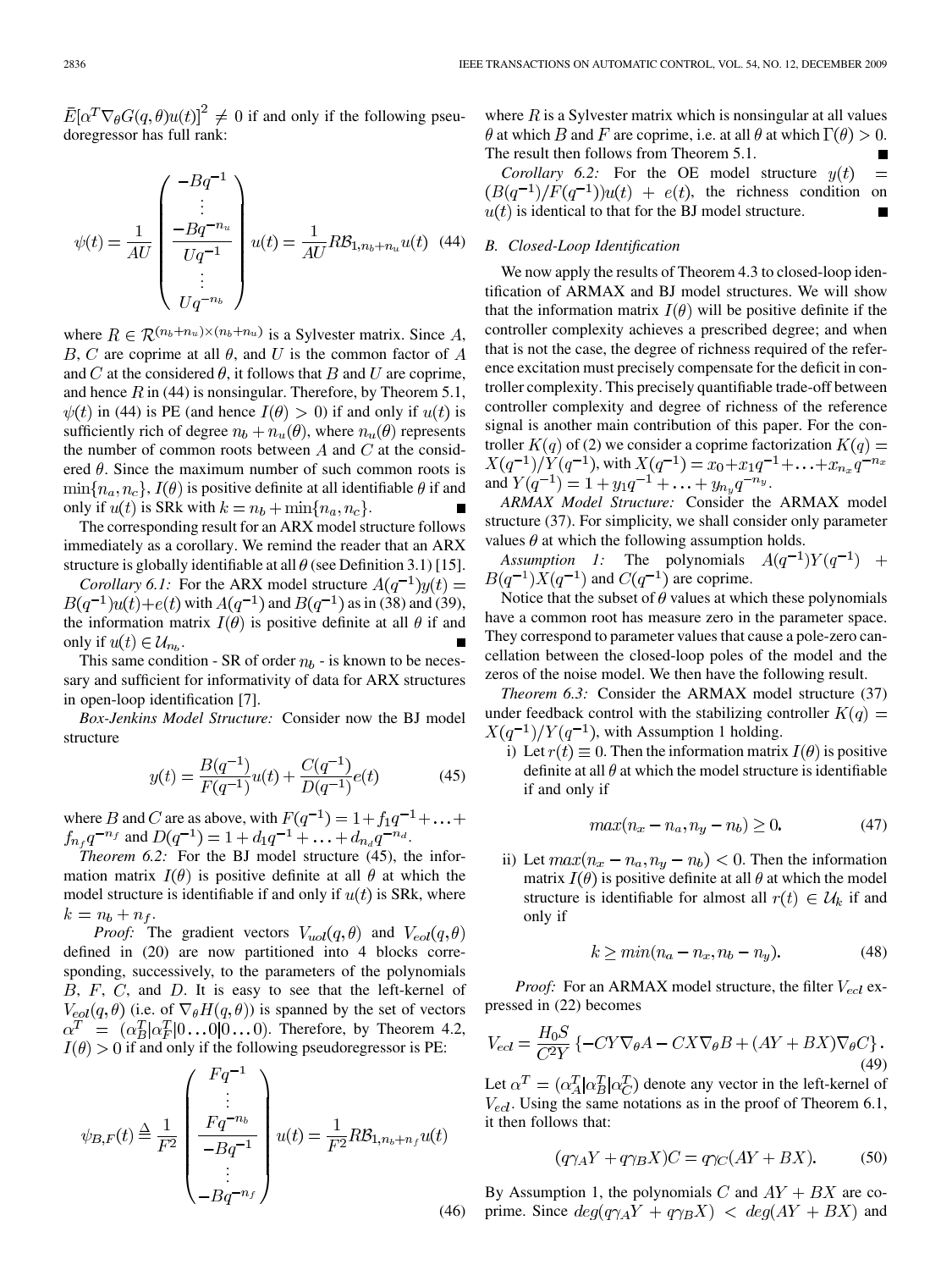$deg(q\gamma_C)$  <  $deg(C)$ , it then follows from the theory of Diophantine equations [18] that the only solution of (50) is given by

$$
\gamma_C = 0
$$
, and  $q\gamma_A Y + q\gamma_B X = 0$ . (51)

It follows from the first part that any vector  $\alpha$  in the left kernel of  $V_{ecl}$  must have  $\alpha_C = 0$ . Consider now the right hand part of (51). Since  $X$  and  $Y$  are coprime, it follows again from the theory of Diophantine equations that if either  $deg(Y)$  $deg(q\gamma_B)$  or  $deg(X) > deg(q\gamma_A)$ , then the only solution of (51) is  $\gamma_B = \gamma_A = 0$ . Equivalently,  $V_{ecl}$  has full rank, and hence no external excitation is required, if and only if (47) holds.

Consider now the situation where  $max(n_x - n_a, n_y - n_b)$ 0. The general solution of  $q\gamma_A Y + q\gamma_B X = 0$  can then be written as

$$
\gamma_A = XT, \quad \gamma_B = -YT \tag{52}
$$

where  $T$  is an arbitrary polynomial of the form

$$
T(q^{-1}) \stackrel{\Delta}{=} t_1 q^{-1} + \ldots + t_{n_t} q^{-n_t}, \quad \text{with} \tag{53}
$$

$$
n_t = \min\{n_a - n_x, n_b - n_y\}.
$$
 (54)

Thus, when  $max(n_x - n_a, n_y - n_b) < 0$ , the left kernel of  $V_{ecl}$  is defined by vectors  $\alpha^T = (\alpha_A^T | \alpha_B^T | \mathbf{0}^T)$  such that and  $\gamma_B = \alpha_B^T \mathcal{B}_{1,n_b}$  are constrained by (52) with T defined by (53), (54). By Theorem 4.3,  $I(\theta)$  is positive definite if and only if (29) holds for such  $\alpha$ . Using (22) and (41) it is easy to compute that, for an ARMAX model structure

$$
\alpha^T \nabla_{\theta} W_y(q, \theta) = \alpha^T K(q) \nabla_{\theta} W_u(q, \theta) = -\frac{1}{C} \gamma_A. \tag{55}
$$

Since  $\gamma_A$  = XT with T defined by (53), (54), we conclude that  $E[\alpha^T \nabla_{\theta} W_y(q, \theta) r(t)]^2 \neq 0$  (or, equivalently,  $\bar{E}[\alpha^T K(q) \nabla_{\theta} W_u(q, \theta) r(t)]^2 \neq 0$  if and only if  $\overline{E}[T(q^{-1})r(t)]^2 \neq 0$  for all T given by (53), (54), provided the points of support of the spectrum of  $r(t)$  do not coincide with possible zeroes of  $X$  on the unit circle. This holds for almost all  $r(t) \in \mathcal{U}_k$  if and only if  $k \ge \min\{n_a - n_x, n_b - n_y\}$ : see Theorem 5.1.

That an ARMAX model identified in closed loop is identifiable from noise information alone if the controller is sufficiently complex with respect to the model structure, as specified by condition (47), was already known: see Appendix C10.1 of [7]. What is novel and, we believe, remarkable in Theorem 6.3 is that, when that complexity condition is not satisfied by the controller, then the degree of richness required of the reference signal is precisely determined by how much that condition is violated. In other words, the degree of richness required of  $r(t)$  is precisely equal to the difference between the complexity required by expression (47) and the actual complexity of the controller.

*Corollary 6.3:* For the ARX model structure  $A(q^{-1})y(t) =$  $B(q^{-1})u(t) + e(t)$  under feedback control with the stabilizing controller  $K(q) = X(q^{-1})/Y(q^{-1})$ , the richness conditions are identical to those given in Theorem 6.3 for the ARMAX model structure.

*Proof:* The proof follows immediately by setting  $C(q^{-1}) = 1$  everywhere in the proof of Theorem 6.3. П

*BJ Model Structure:* Consider the BJ model structure (45). For simplicity, we shall again exclude parameter values  $\theta$  that cause a pole-zero cancellation between the closed-loop poles of the model and the zeros of the noise model. This corresponds to the following assumption.

*Assumption 2:* The polynomials  $F(z^{-1})Y(z^{-1})$  +  $B(z^{-1})\overline{X}(z^{-1})$  and  $C(z^{-1})$  are coprime.

*Theorem 6.4:* Consider the BJ model structure (45) under feedback control with the stabilizing controller  $K(q) = X(q^{-1})/Y(q^{-1})$ , with Assumption 2 holding.

i) Let  $r(t) \equiv 0$ . Then the information matrix  $I(\theta)$  is positive definite at all  $\theta$  at which the model structure is identifiable if and only if

$$
max(n_x - n_f, n_y - n_b) \ge n_d. \tag{56}
$$

ii) Let  $max(n_x - n_f, n_y - n_b) < n_d$ . Then the information matrix  $I(\theta)$  is positive definite at all  $\theta$  at which the model structure is identifiable for almost all  $r(t) \in \mathcal{U}_k$  if and only if

$$
k \ge n_d + \min(n_f - n_x, n_b - n_y). \tag{57}
$$

*Proof:* For the BJ model structure, the filter  $V_{\text{ecl}}$  of (22) becomes

$$
V_{ecl} = \frac{SH_0}{C} \left\{ -\frac{KD}{F} \nabla_{\theta} B + \frac{KDB}{F^2} \nabla_{\theta} F + \frac{D}{C} \left( 1 + K \frac{B}{F} \right) \nabla_{\theta} C - \left( 1 + K \frac{B}{F} \right) \nabla_{\theta} D \right\}.
$$

Let  $\alpha^T = (\alpha_R^T | \alpha_F^T | \alpha_C^T | \alpha_D^T)$  denote any vector in the left-kernel of  $V_{ecl}$ . Then, with the same notations as before, we find, after some calculations

$$
\alpha^T V_{ecl} = \frac{SH_0}{C} \left[ \left( \frac{B}{F} \gamma_F - \gamma_B \right) \frac{KD}{F} + \left( \frac{D}{C} \gamma_C - \gamma_D \right) \left( 1 + K \frac{B}{F} \right) \right]
$$
  
= 
$$
\frac{SH_0}{F^2 C^2 Y} \left[ DCX (B \gamma_F - F \gamma_B) + F (FY + BX) (D \gamma_C - C \gamma_D) \right]
$$
  
= 0. (58)

Assume that  $F$  and  $X$  have a common factor at the considered  $\theta$ ; let then M, of degree  $n_m$ , be the greatest common divisor of these two polynomials, i.e.  $F = \bar{F}M$  and  $X = \bar{X}M$ . Then

$$
\alpha^T V_{ecl} = \frac{SH_0}{F\overline{F}C^2Y} \left[DC\overline{X}(B\gamma_F - F\gamma_B) + \overline{F}(FY + BX)(D\gamma_C - C\gamma_D)\right] = 0. \quad (59)
$$

It follows from Assumption 1, the coprimeness of  $X$  and  $Y$ , and the coprimeness of F and  $\bar{X}$  that the polynomials  $FY + BX$  and  $C\overline{X}$  are coprime. It then follows from the theory of Diophantine equations that the only solution of (58) is

$$
Bq\gamma_F - Fq\gamma_B = 0
$$
, and  $Dq\gamma_C - Cq\gamma_D = 0$  (60)

if either  $n_c + n_x - n_m > n_f - n_m + n_d + n_c - 1$ , or  $\max\{n_f +$  $n_y, n_b+n_x$  >  $n_d+n_f+n_b-1$ . These conditions are equivalent to (56). Thus, suppose (56) holds and consider (60). At all values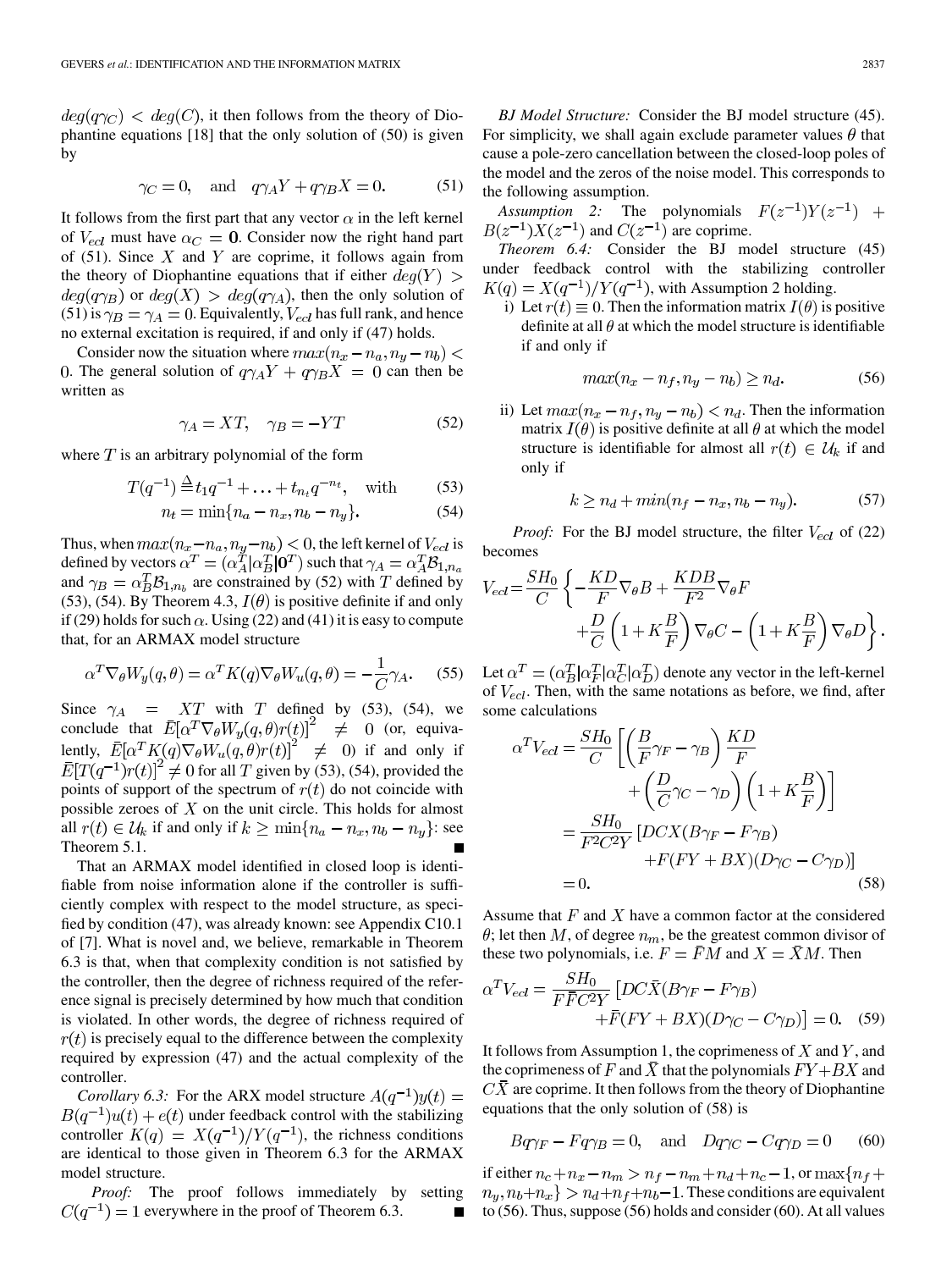of  $\theta$  at which  $\Gamma(\theta) > 0$ , the polynomials B, F and C, D are coprime. Since  $deg(q\gamma_F) < deg(F)$ , and  $deg(q\gamma_C) < deg(C)$ , it then follows from (60) that  $\gamma_B = \gamma_F = \gamma_C = \gamma_D = 0$ , and hence  $\alpha = 0$ , and the first part of the result follows.

Consider now the situation where  $max(n_x - n_f, n_y - n_b)$  <  $n_d$ , and let  $\alpha$  be any vector in the kernel of  $V_{ecl}$ . The polynomials  $\gamma_B, \gamma_F, \gamma_C, \gamma_D$  corresponding to any such  $\alpha$  satisfy the equality (59), whose general solution is

$$
D(B\gamma_F - F\gamma_B) = (FY + BX)T, \quad \bar{F}(D\gamma_C - C\gamma_D) = C\bar{X}T
$$
\n(61)

where  $T$  is an arbitrary polynomial of the form (53) with

$$
n_t = n_d + \min\{n_b - n_y, n_f - n_x\}.
$$
 (62)

By Theorem 4.3,  $I(\theta)$  is positive definite at each identifiable  $\theta$ if, for any such  $\alpha$ , we have  $\bar{E}[\alpha^T \nabla_{\theta} W_y(q, \theta) r(t)]^2 \neq 0$ . We have

$$
\alpha^T \nabla_{\theta} W_y = \frac{1}{C^2} (D\gamma_C - C\gamma_D) = -\frac{XT}{C\bar{F}} \tag{63}
$$

where the last equality follows from (61). In this expression, the polynomial  $T$ , whose degree is given by (62), is free while all others are fixed. Therefore,  $\bar{E}[\alpha^T \nabla_{\theta} W_u(q, \theta) r(t)]^2 \neq 0$  if and only if  $\bar{E}[Tr(t)]^2 \neq 0$  where T is given by (53) and (62), provided the points of support of the spectrum of  $r(t)$  do not coincide with possible zeroes of  $X$  on the unit circle. This holds for almost all  $r(t) \in \mathcal{U}_k$  if and only if  $k \geq n_d + \min\{n_b - \ell\}$  $n_y, n_f - n_x$ .

We observe that, just like in the case of an ARMAX model structure identified in closed loop, the degree of richness required of the external excitation signal  $r(t)$  is precisely equal to the difference between the complexity required by expression (56) and the actual complexity of the controller.

*Corollary 6.4:* For the OE model structure  $y(t)$  $(B(q^{-1})/F(q^{-1}))u(t) + e(t)$ , under feedback control with the stabilizing controller  $K(q) = X(q^{-1})/Y(q^{-1})$ , the information matrix  $I(\theta)$  is positive definite at all  $\theta$  at which  $\Gamma(\theta) > 0$ if and only if  $K(q) \neq 0$ .

*Proof:* It is easy to see that for an OE model structure, the left kernel of  $V_{ecl}$  is defined by

$$
\alpha^T V_{ecl} = \frac{SH_0 X}{F^2 Y} (B \gamma_F - F \gamma_B) = 0. \tag{64}
$$

If  $SH_0X \neq 0$ , then the only solution to this Diophantine equation at values of  $\theta$  at which B and F are coprime is  $\gamma_B = 0$  and  $\gamma_F=0.$ 

This confirms a result obtained in [3] where it was shown that an OE model structure is identifiable in closed loop without external excitation as long as the controller is not identically zero.

## VII. NUMERICAL ILLUSTRATION

We illustrate our results with an ARMAX and a Box-Jenkins model structure, both in an open-loop and a closed-loop identification setup. We consider situations where the 'true system' is

in the model set; in such case, the positive definiteness of  $I(\theta_0)$ at the true value is a necessary condition for the existence of a unique global minimum of the identification criterion [15]. In all simulations presented in this section we have collected  $N = 10<sup>5</sup>$ data samples. In order to validate our theoretical results, we replace the mathematical expectation  $\overline{E}[\cdot]$  in the expression (13) of  $I(\theta)$  by its approximation  $(1/N)\sum_{i=1}^{N}\psi(t,\theta)\hat{\psi}^{T}(t,\theta)$ . The pseudoregressor  $\psi(t, \theta)$  is computed using (20) for the openloop identification setup, and (22) for the closed-loop identification setup. The positive definiteness of  $I(\theta)$  is verified by using the MATLAB command rank with a tolerance of  $10^{-5}$ .

## *A. ARMAX Model Structure*

We consider the following ARMAX system as the true plant:

$$
y(t) = \frac{b_{10}q^{-1} + b_{20}q^{-2}}{1 + a_{10}q^{-1}}u(t) + \frac{1 + c_{10}q^{-1}}{1 + a_{10}q^{-1}}e(t)
$$
 (65)

where  $a_{10} = -0.7, b_{10} = 0.3, b_{20} = 0.12, c_{10} = -0.5$ , and  $e(t)$  denotes a realization of a zero-mean white noise signal with  $\sigma_e^2 = 0.09$ . We first perform an open-loop identification with an ARMAX model structure matching the true system, i.e. we take  $\theta = [a_1 \ b_1 \ b_2 \ c_1]^T$ . Considering that the polynomials A and C are coprime at  $\theta_0$ , we know by Theorem 6.1 that in order to obtain a positive definite information matrix, we need to excite the plant using an input signal  $u(t) \in \mathcal{U}_2$ , since  $n_b = 2$ . Indeed, for  $u(t) = 1$ , which is *SRE*1,  $I(\theta_0)$  is found to be singular, whereas for  $u(t) = sin((\pi/6)t)$ , which is  $SRE2$ ,  $I(\theta_0)$  is a full rank matrix.

Consider now that the plant (65) is operated in closed loop with the controller  $K = (1 - 0.175q^{-1})/(1 - q^{-1})$ , and that the same model structure is used. Since the condition (47) is satisfied, it follows from Theorem 6.3 that the true system can be identified without external excitation signal. Verification of the rank of the information matrix confirms this fact. By collecting enough data one can actually obtain a model of the plant with arbitrary accuracy, without any external excitation.

We now consider that the plant is controlled by  $K =$  $0.25/(1-q^{-1})$ , and that the same model structure is used as before. In this case, the controller is not complex enough with respect to the chosen model structure and an additional excitation is necessary for identification. From Theorem 6.3, we know that  $I(\theta_0) > 0$  for  $r(t) \in \mathcal{U}_k$  with  $k = \min(n_a - n_x, n_b - n_y) = 1$ . The simulation with  $r(t) = 1$  confirms the theoretical result, i.e.  $rank(I(\theta_0)) = 4$ .

We now perform an identification experiment with the same experimental conditions  $(K = 0.25/(1 - q^{-1})$  and  $r(t) = 1)$ , but using an over-parametrized ARMAX model structure  $\theta =$  $[a_1 \ a_2 \ b_1 \ b_2 \ b_3 \ c_1]^T$ . We observe that, with such combination of controller and reference excitation,  $I(\theta_0)$  is singular, with  $rank(I(\theta_0)) = 5$ . Theorem 6.1 tells us that, in such case, identifiability requires an excitation signal  $r(t)$  that is  $SR2$ . Indeed, for  $r(t) = \sin((\pi/6)t)$  our simulations show that  $I(\theta_0)$  is positive definite, i.e.  $rank(I(\theta_0)) = 6$ . This confirms that the required richness on the excitation signal depends on the model structure that is used, and not on the true plant.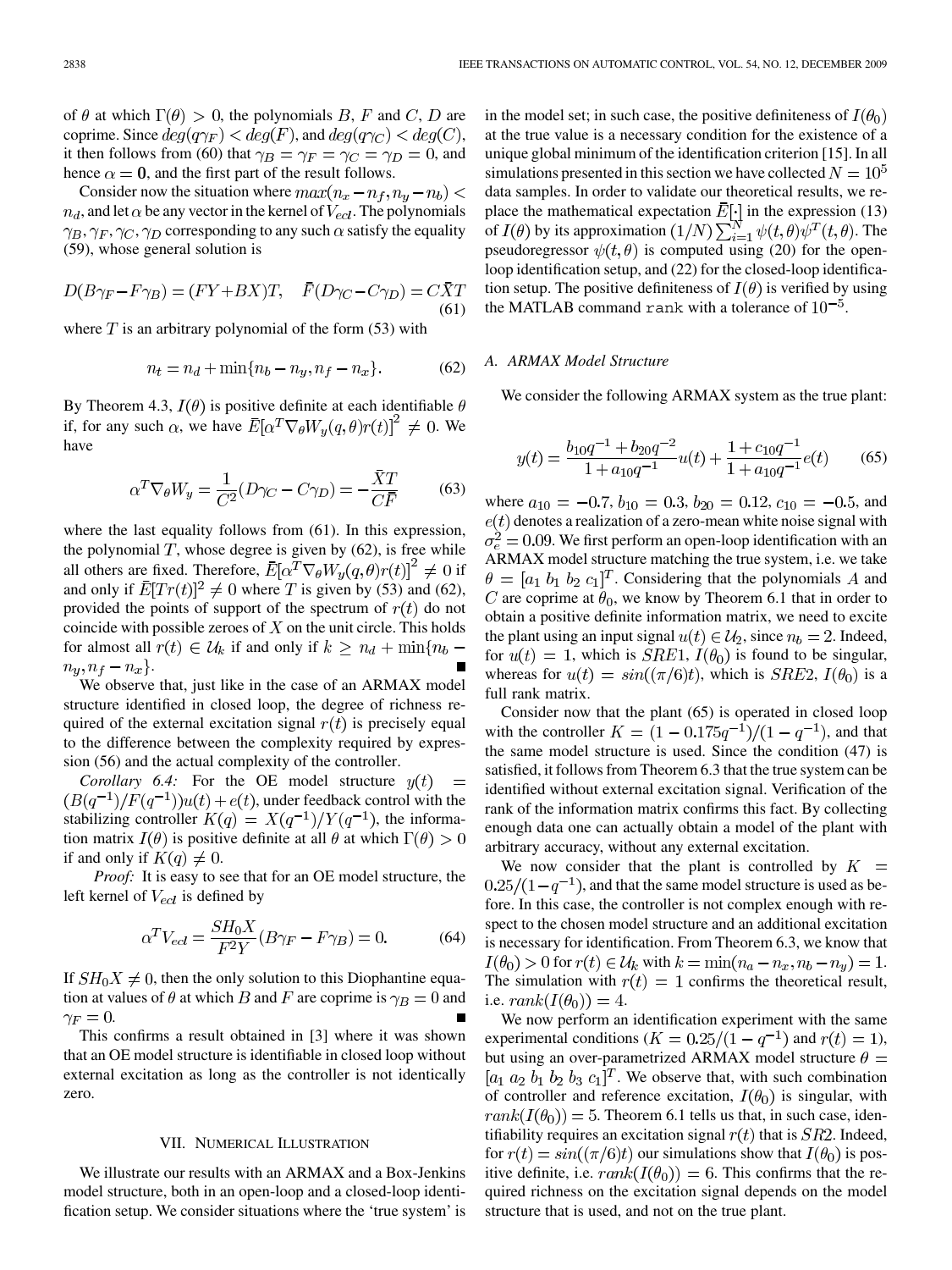## *B. BJ Model Structure*

We consider the following BJ system:

$$
y(t) = \frac{b_{10}q^{-1}}{1 + f_{10}q^{-1}}u(t) + \frac{1 + c_{10}q^{-1}}{1 + d_{10}q^{-1} + d_{20}q^{-2}}e(t)
$$
 (66)

where  $f_{10} = -0.45, b_{10} = 0.3, c_{10} = -0.75, d_{10} = -1.2,$  $d_{20} = 0.36$  and  $e(t)$  is defined as in Section VII-A. To perform the open-loop identification using a BJ model structure with  $\theta = [\theta_1 c_1 d_1 d_2 f_1]^T$  a signal  $u(t) \in \mathcal{U}_k$  with  $k = n_b + n_f = 2$ is needed. An inspection of the rank of the information matrix, for  $u(t) = \sin((\pi/6)t)$  confirms that  $I(\theta_0)$  is positive definite. To verify the necessity condition of Theorem 6.2,  $I(\theta_0)$  is computed for  $u(t) = 1$ . As anticipated, the information matrix is singular in this case.

Assume a situation where the plant is to be identified in closed loop with the controller  $K = 0.25/(1 - q^{-1})$ . For a model structure  $\theta = [b_1 c_1 d_1 d_2 f_1]^T$  and the given controller, we have  $n_d = 2, n_b = 1, n_f = 1, n_x = 0$  and  $n_y = 1$ . According to Theorem 6.4, the degree of richness required of  $r(t)$  is  $k = n_d +$  $\min(n_f - n_x, n_b - n_y) = 2$ . Indeed, for  $r(t) = \sin((\pi/6)t)$ ,  $I(\theta_0)$  is found to be positive definite, whereas we have found  $rank(I(\theta_0)) = 4$  for  $r(t) = 1$ .

## VIII. CONCLUSION

The information matrix plays a fundamental role in system identification, given that it combines information about the identifiability of the model structure and about the informativity of the data set. In addition, when the system is in the model set, the information matrix evaluated at the convergence value of the identification criterion is, up to a scalar factor, the inverse of the parameter covariance matrix. Our first main contribution has been to provide necessary and sufficient conditions for the transfer of excitation from a vector-filtered scalar input signal to the corresponding regression vector. With this new result, we have derived necessary and sufficient conditions on the richness of the excitation signal and on the controller complexity (in closed-loop identification) that make the information matrix full rank at all values of the parameter space where the model structure is identifiable. Our results apply to general model structures, in open-loop and in closed-loop identification. We have applied our results to all model structures that are commonly used in prediction error identification. In closed-loop identification, these results provide a remarkable and quantifiable tradeoff between controller complexity and degree of richness of the external excitation.

#### ACKNOWLEDGMENT

The authors wish to thank R. Hildebrand and L. Haine for some useful hints for the proof of Theorem 5.1.

#### **REFERENCES**

[1] M. Gevers, A. Bazanella, and X. Bombois, "Connecting informative experiments, the information matrix and the minima of a prediction error identification criterion," in *Proc. 15th IFAC Symp. Syst. Ident. (SYSID'09)*, Saint-Malo, France, 2009, pp. 675–680.

- [2] X. Bombois, G. Scorletti, M. Gevers, R. Hildebrand, and P. Van den Hof, "Cheapest open-loop identification for control," in *Proc. 33rd IEEE Conf. Decision Control*, Dec. 2004, pp. 382–387.
- [3] X. Bombois, G. Scorletti, M. Gevers, P. Van den Hof, and R. Hildebrand, "Least costly identification experiment for control," *Automatica*, vol. 42, no. 10, pp. 1651–1662, Oct. 2006.
- [4] H. Jansson and H. Hjalmarsson, "Optimal experiment design in closed loop," presented at the 16th IFAC World Congress on Automatic Control, Jul. 2005, paper 04528.
- [5] M. Gevers, L. Mišković, D. Bonvin, and A. Karimi, "Identification of multi-input-systems: Variance analysis and input design issues," *Automatica*, vol. 42, no. 4, pp. 559–572, Apr. 2006.
- [6] T. S. Ng, G. C. Goodwin, and B. D. O. Anderson, "Identifiability of MIMO linear dynamic systems operating in closed loop," *Automatica*, vol. 13, pp. 477–485, 1977.
- [7] T. Söderström and P. Stoica*, System Identification*. Hemel Hempstead, U.K.: Prentice-Hall-International, 1989.
- [8] A. Bazanella, M. Gevers, and L. Mišković, "Closed-loop identification of MIMO systems: A new look at identifiability and experiment design," in *Proc. Eur. Control Conf.*, Kos, Greece, Jul. 2007, pp. 5694–5699.
- [9] L. Mišković, A. Karimi, D. Bonvin, and M. Gevers, "Closed-loop identification of multivariable systems: With or without excitation of all references ?," *Automatica*, vol. 44, no. 8, pp. 2048–2056, 2008.
- [10] R. Hildebrand and M. Gevers, "Identification for control: Optimal input design with respect to a worst-case  $\nu$ -gap cost function," *SIAM J. Control Optim.*, vol. 41, no. 5, pp. 1586–1608, Mar. 2003.
- [11] H. Jansson and H. Hjalmarsson, "Input design via LMIs admitting frequency-wise model specifications in confidence regions," *IEEE Trans. Autom. Control*, vol. 50, no. 10, pp. 1534–1549, Oct. 2005.
- [12] M. Barenthin, X. Bombois, and H. Hjalmarsson, "Mixed  $H_2$  and  $H$ input design for multivariable systems," in *Proc. IFAC Symp. System Ident.*, Mar. 2006, pp. 1335–1340.
- [13] J. Mårtensson, "Geometric Analysis of Stochastic Model Errors in System Identification," Ph.D. dissertation, KTH Royal Institute of Technology, Stockholm, Sweden, Oct. 2007.
- [14] J. Mårtensson and H. Hjalmarsson, "A geometric approach to variance analysis in system identification: Linear time-invariant systems," in *Proc. 46th IEEE Conf. Decision Control (CDC)*, New Orleans, LA, 2007, pp. 4269–4274.
- [15] L. Ljung*, System Identification: Theory for the User*, 2nd ed. Englewood Cliffs, NJ: Prentice-Hall, 1999.
- [16] E. W. Bai and S. S. Sastry, "Persistence of excitation, sufficient richness and parameter convergence in discrete time adaptive control," *Syst. Control Lett.*, vol. 6, pp. 153–163, 1985.
- [17] I. Mareels and M. Gevers, "Persistence of excitation criteria for linear, multivariable, time-varying systems," *Math. Control, Signals Syst.*, vol. 1, no. 3, pp. 203–226, 1988.
- [18] V. Kučera, *Discrete Linear Control: The Polynomial Approach*. New York: Wiley, 1979.



**Michel Gevers** (S'66–M'72–SM'86–F'90) was born in Antwerp, Belgium, in 1945. He received the M.S. degree in electrical engineering from the Université Catholique de Louvain, Belgium, in 1968, and the Ph.D. degree from Stanford University, Stanford, CA, in 1972.

He is presently Professor at the Department of Mathematical Engineering, Université Catholique de Louvain, Louvain la Neuve, Belgium. He is the Coordinator of the Belgian Interuniversity Network DYSCO (Dynamical Systems, Control,

and Optimization) funded by the Federal Ministry of Science. He has been Associate Editor of *Automatica*, and is presently Associate Editor at Large of the *European Journal of Control* and Associate Editor of *Mathematics of Control, Signals, and Systems* (MCSS). He has published more than 230 papers and conference papers, and two books. His present research interests are in system identification and its interconnection with robust control design, optimal experiment design for control, and data-based control design.

Dr. Gevers is an IFAC Fellow, a Distinguished Member of the IEEE Control Systems Society, and holds an Honorary Degree (Doctor Honoris Causa) from the University of Brussels. He was an Associate Editor of the IEEE TRANSACTIONS ON AUTOMATIC CONTROL. He has been President of the European Union Control Association (EUCA) from 1997 to 1999, and Vice President of the IEEE Control Systems Society in 2000 and 2001.